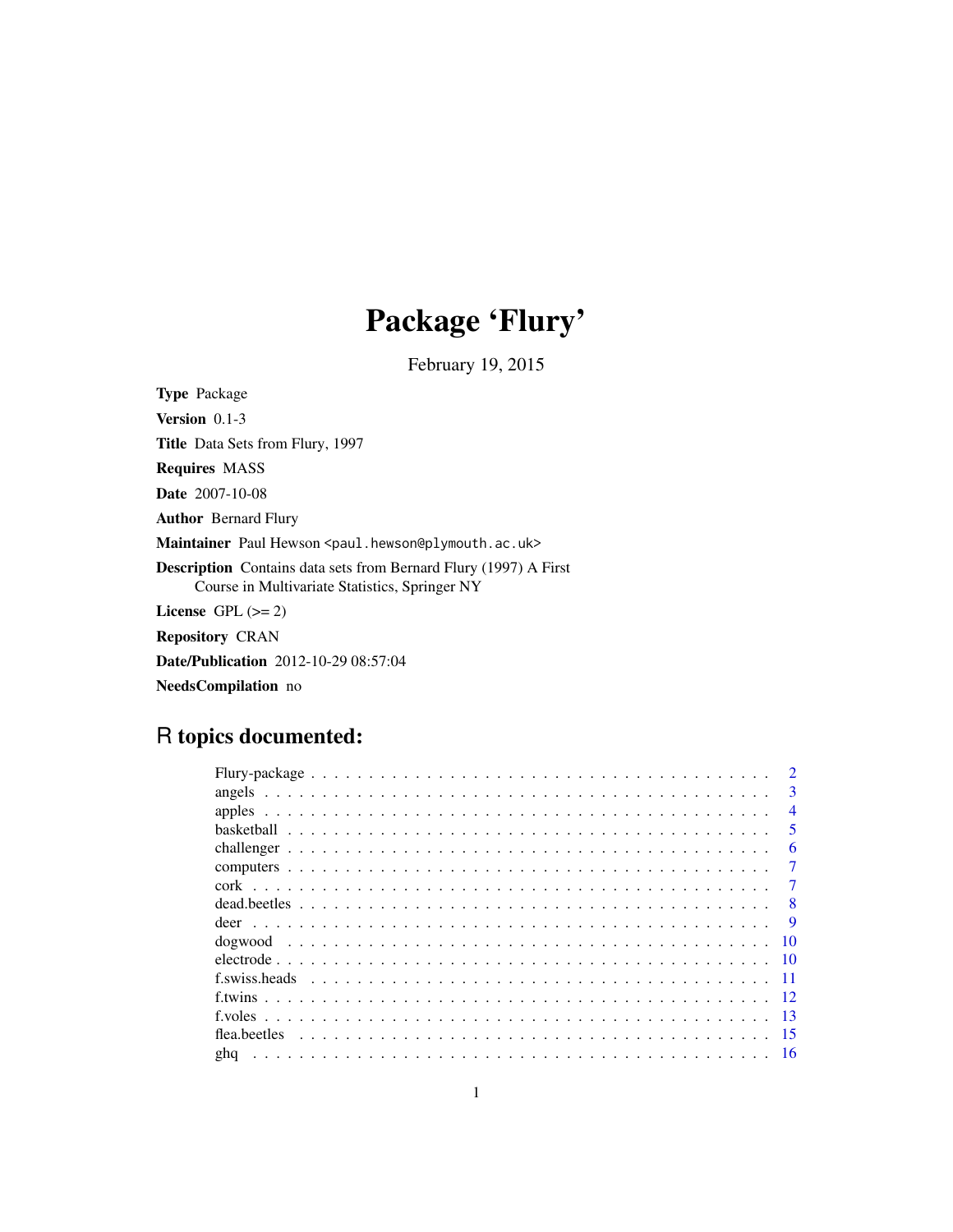<span id="page-1-0"></span>

| irisf   | -17 |
|---------|-----|
|         | -18 |
| m.twins | -18 |
|         | 19  |
|         | -20 |
|         | 21  |
| pipits  | 22  |
|         | 23  |
|         | 23  |
|         | 24  |
|         | 25  |
|         | 26  |
| strider | 27  |
|         | 28  |
| treesf  | 29  |
| turtles | -30 |
| vasoc   | -31 |
|         | 32  |
| wines   | -33 |
|         |     |

#### **Index** [35](#page-34-0)

Flury-package *Data sets from Flury (1997)*

## Description

This package contains all the datasets included in Flury (1997), and is intended to support use of the book when teaching with R.

## Details

| Package: Flury |                                                                 |
|----------------|-----------------------------------------------------------------|
| Type: Package  |                                                                 |
| Version:       | 0 <sup>1</sup>                                                  |
|                | Date: 2006-06-15                                                |
|                | License: As per the datasets supplied on the publishers website |

## Author(s)

Bernard Flury

Maintainer: Paul Hewson <paul.hewson@plymouth.ac.uk>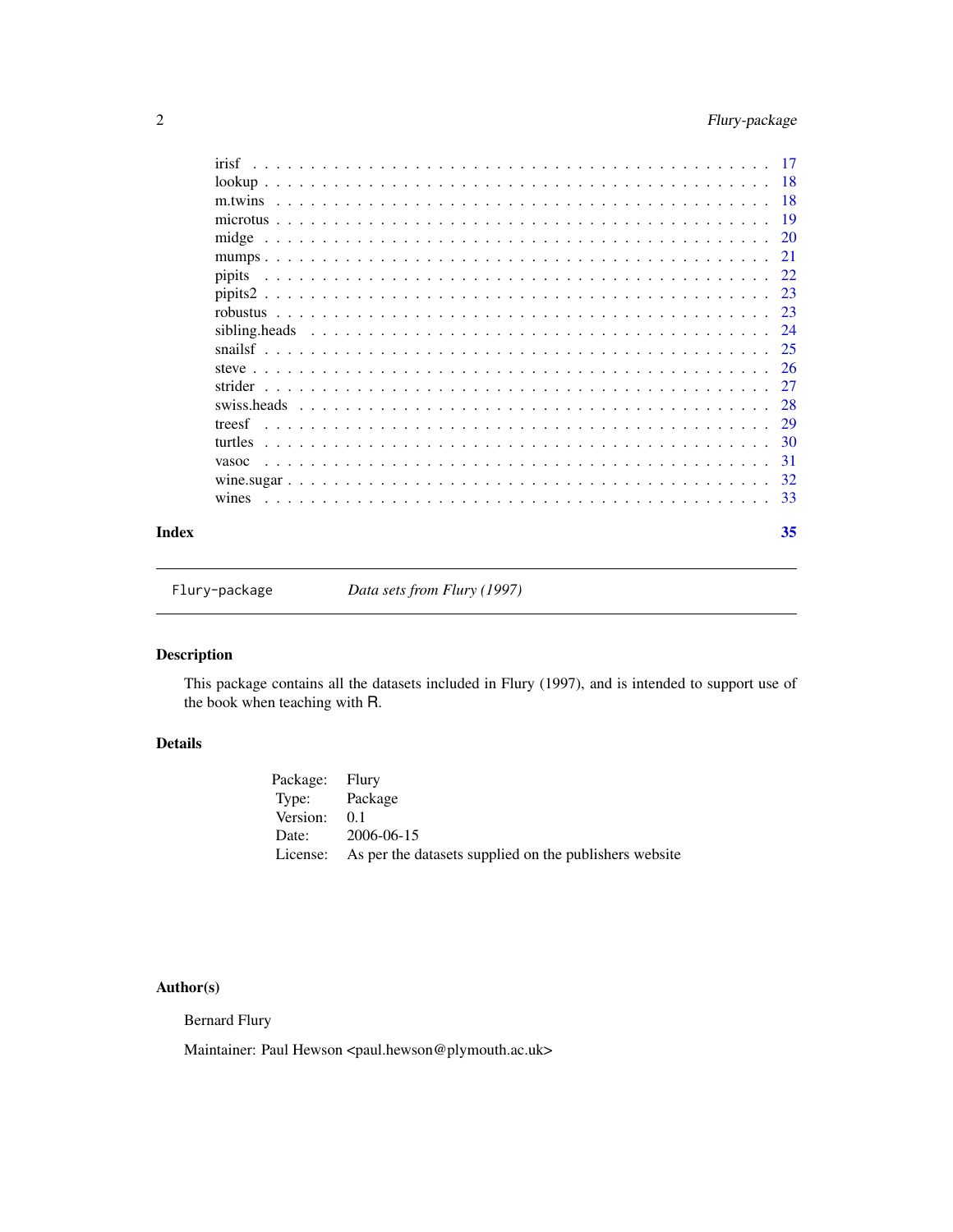#### <span id="page-2-0"></span>angels 3

## References

Flury (1997) *A First Course in Multivariate Statistics* New York: Springer ISBN 0-387-98206-X

#### See Also

lookup cross references the tables in the book with the R object names

| angels | Angels |  |  |  |
|--------|--------|--|--|--|
|--------|--------|--|--|--|

## Description

Frequency table of the wing length of 130 angels from species Angelus angelus and Angelus diabolicus

## Usage

data(angels)

## Format

A data frame derived from a frequency table with 10 cells derived from 130 angels

Wing.Length Wing length (mm - miracle metres)

Frequency Count

## Details

Rather than supply raw data, the original authors only provide information in ten intervals

#### Source

Oses, M. and J.Paul (1997) "Morphometric discrimination between two species of angels and estimation of their relative frequency" J.Celest.Morph. 1011:747-767

## References

Flury, B.D. (1997) "A First Course in Multivariate Statistics", Springer NY

```
data(angels)
## Not run:
plot(angels, type = "l")
## End(Not run)
```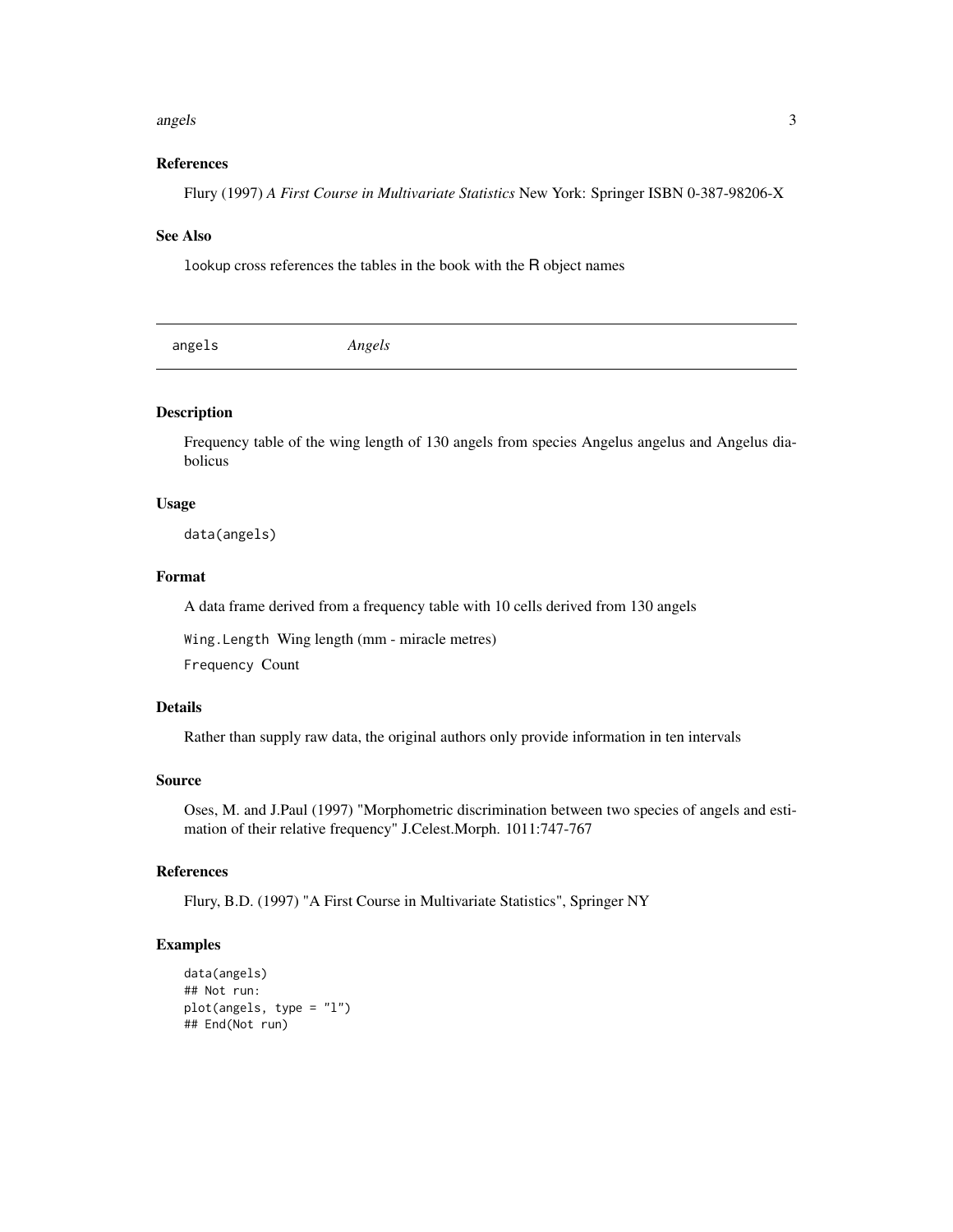<span id="page-3-0"></span>

Growth and size measurements on eight apple trees of each of six different rootstocks.

## Usage

data(apples)

## Format

A data frame with 48 observations on the following 5 variables.

Rootstock a factor with levels 1 2 3 4 5 6

Girth.4 Trunk girth at 4 years (10cm)

Growth.4 Extension growth at 4 years (m)

Girth.15 Trunk girth at 15 years (10cm)

Weight.15 Weight of tree above ground at 15 years (1000 pounds)

## Source

Andrews D.F. and A.M Herzberg (1985) *Data* New York:Springer

## References

Flury, B.D. (1997) *A First Course in Multivariate Statistics*, New York: Springer

```
data(apples)
## Not run:
pairs(apples[,-1],
 lower.panel = function(x, y){ points(x, y,
 pch = unclass(apples[,1]),
  col = as.numeric(\text{apples}[,1])),
  main = "Pairwise scatter plots for apple rootstocks")
## End(Not run)
```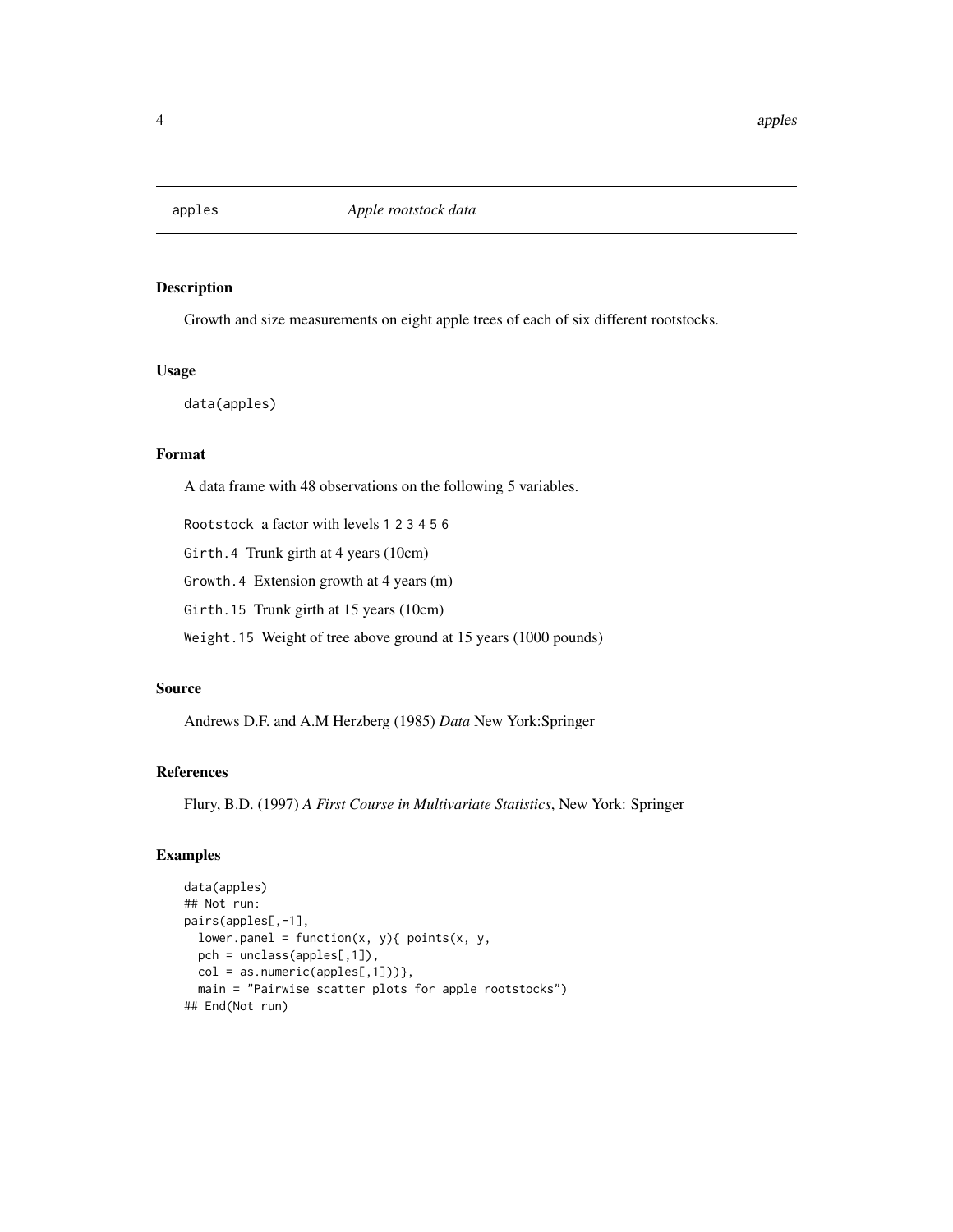<span id="page-4-0"></span>

An experiment conducted on April 18th 1996 at Bryan Park, Bloomington, Indiana. These data record the number of successes within six attempts to hit a basketball from the distance recorded

## Usage

data(basketball)

## Format

'basketball' is a data frame with 20 observations on the following 5 variables.

Distance Distance from the hoop (feet)

Steve Steve's score

Andy Andy's Score

Chris Chris' Score

Bernard Bernard's Score (attempts abandoned after 10 feet)

## Details

Further details on the experiment are given in Flury (1997), Table 7.5.4 (page 532)

#### Source

Flury, B.D. (1997) "A First Course in Multivariate Statistics", Springer NY

```
data(basketball)
## Not run:
bb <- glm(cbind(Andy, 6-Andy) ~ sqrt(Distance),
family = binomial, data = basketball)
with(basketball, (plot(Distance, Andy/6, main = "Andy's Success Rate") ))
lines(basketball$Distance, predict(bb, type = "response"))
## End(Not run)
```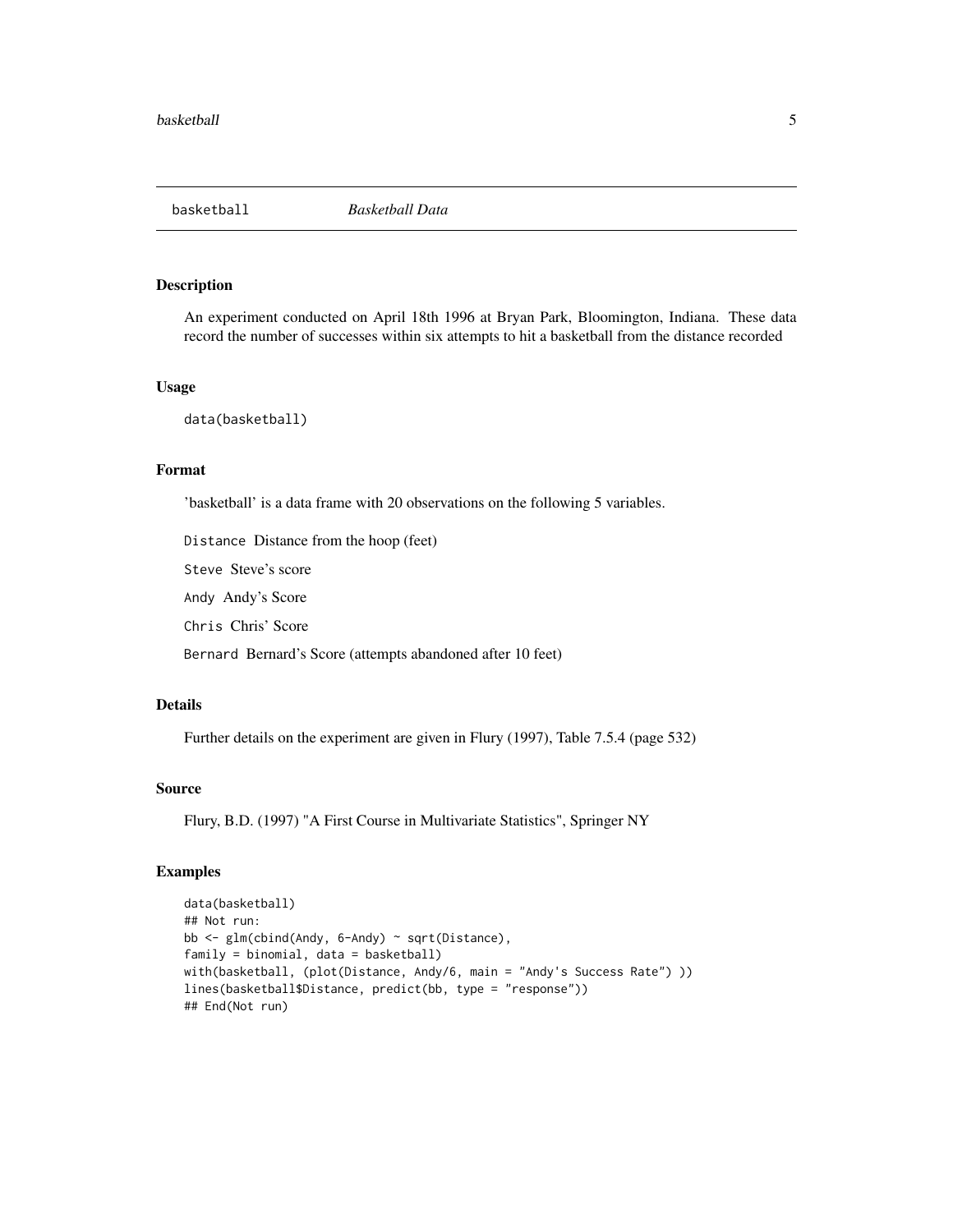<span id="page-5-0"></span>

These record the number of rocket booster 'O' rings seen to be damaged on each previous shuttle flight prior to the Challenger disaster of 20th January 1986

#### Usage

data(challenger)

## Format

'challenger' is a data frame with 23 observations on the following 2 variables.

Temp Ambient temperature (Fahrenheit) at launch time

Damage Number of damaged 'O' rings (out of a total of 6)

## Source

Chatterjee, S., M.S. Handcock abd J.S. Simonoff (1995) *A Casebook for a First Course in Statistics and Data Analysis* New York: Wiley

## References

Flury, B.D. (1997) *A First Course in Multivariate Statistics*, New York: Springer

```
data(challenger)
## Not run:
ch <- glm(cbind(Damage, 6-Damage) ~ Temp, family = binomial, data = challenger)
with(challenger, plot(Temp, Damage/6))
lines(challenger$Temp, predict(ch, type = "response") )
abline(v=32, col = "red", lwd = 2)## temp when challenger launched
## End(Not run)
```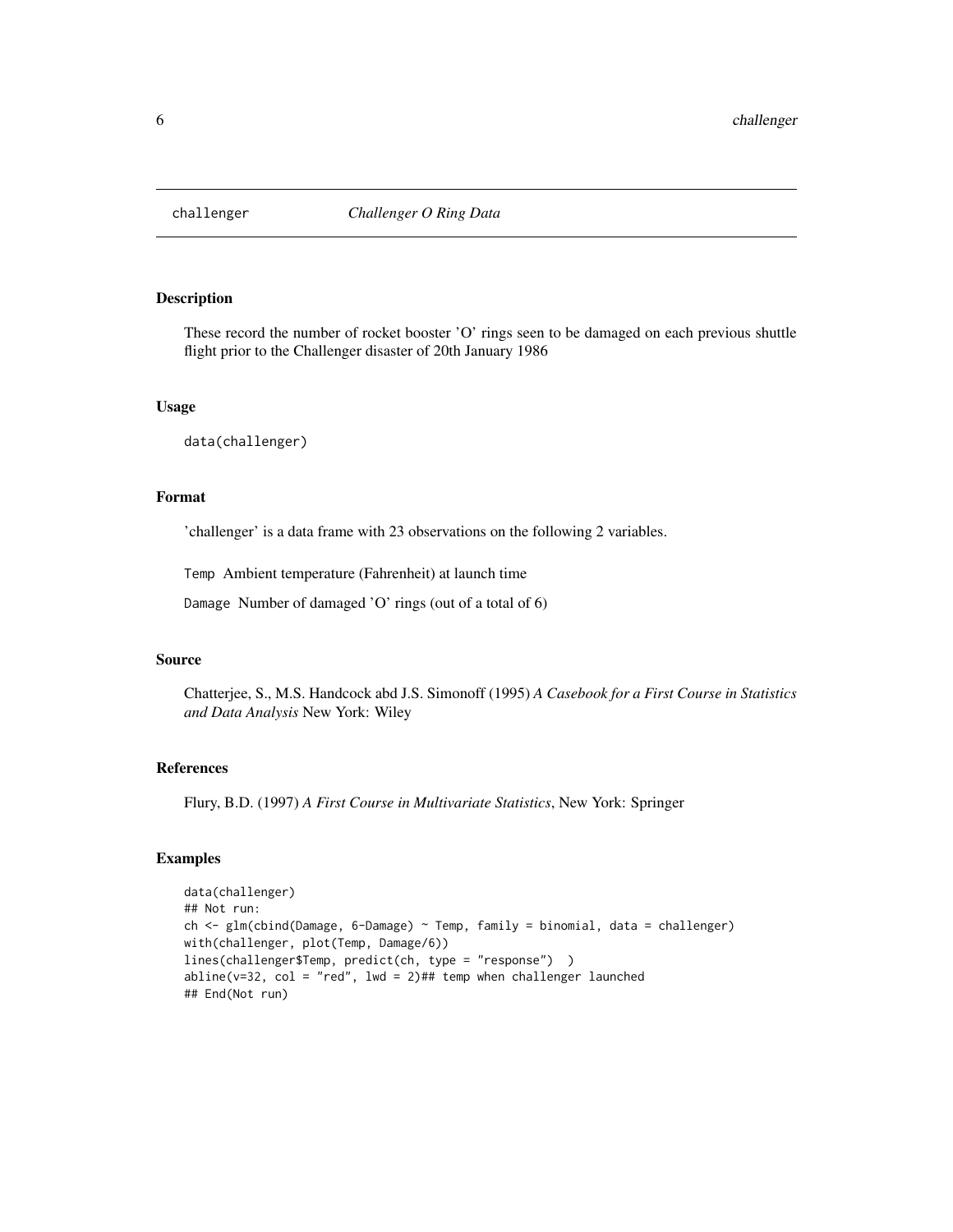<span id="page-6-0"></span>

These data give the repair times of N=14 computers.

## Usage

```
data(computers)
```
## Format

A data frame with 14 observations on the following 2 variables.

Units The number of parts requiring replacement

Minutes Time taken to repair the computer (minutes)

## Source

Chatterjee, S. and B. Price (1977) *Regression Analysis by Example* New York: Wiley

## References

Flury, B.D. (1997) *A First Course in Multivariate Statistics*, New York: Springer

## Examples

```
data(computers)
## Not run:
plot(computers, main = "Computer repair data")
## End(Not run)
```
cork *Directional Cork deposit data*

## Description

Cork deposits on North, East, West and South of 28 cork trees.

## Usage

data(cork)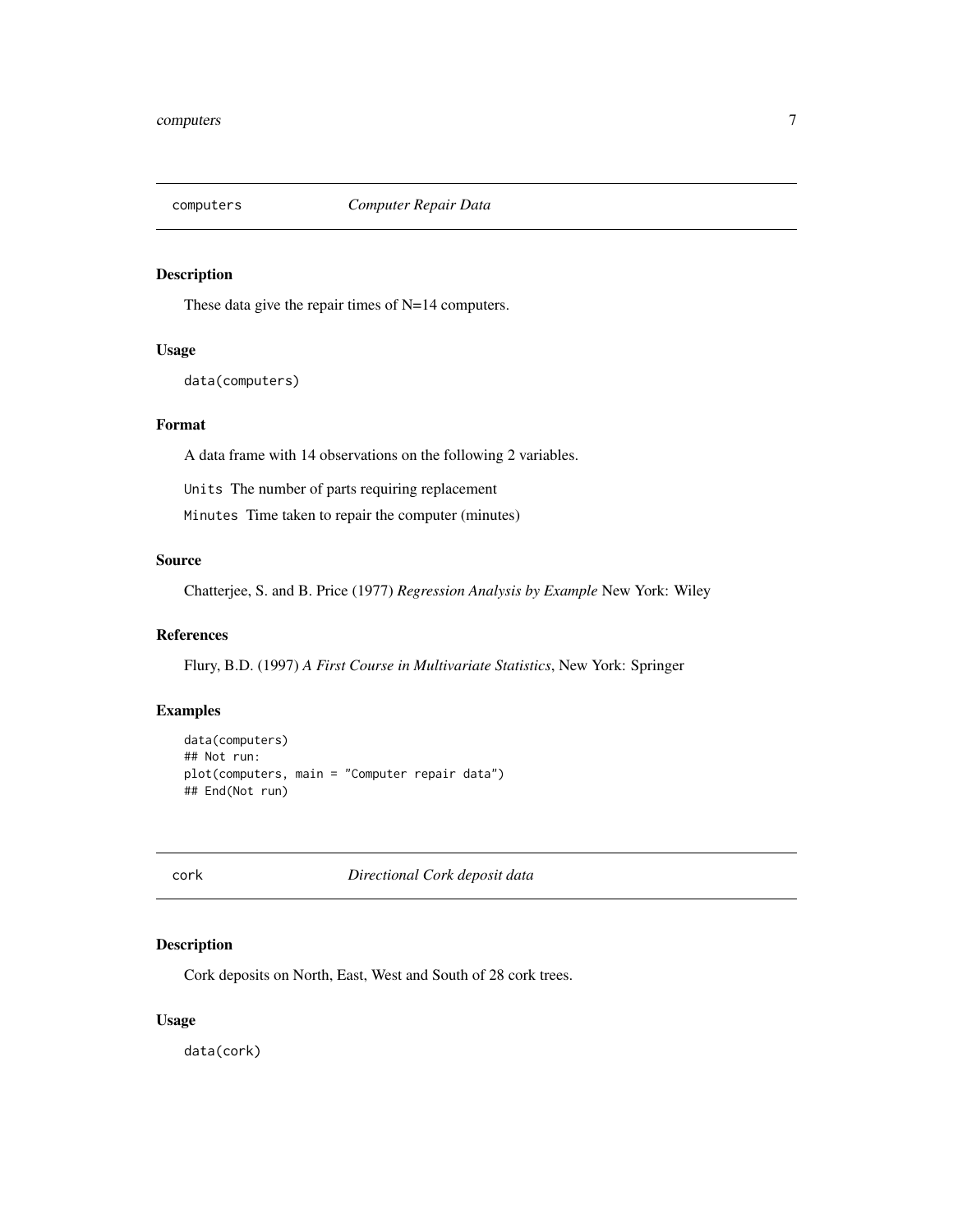#### Format

A data frame 28 observations on cork deposits from the North, East, South and West.

North Deposit on North of tree (mm)

East Eastern deposit (mm)

South Southern deposit (mm)

West Western deposit (mm)

## Source

Rao, C.R. (1948) "Tests of significance in multivariate analysis" *Biometrika* 35:58-79

#### References

Flury, B.D. (1997) *A First Course in Multivariate Statistics*, New York: Springer

## Examples

data(cork) ## Not run: pairs(cork) ## End(Not run)

dead.beetles *Beetle mortality data*

## Description

Beetle mortality data follwoing exposure to insecticide.

#### Usage

data(dead.beetles)

## Format

A data frame with 8 observations on the following 3 variables.

Dose log[10] CS[2]mf/l

tested Number of beetles tested

died Number of beetles killed

#### Source

Bliss, C.J. (1975) The calculation of the dosage-mortality curve *Annals of Applied Biology* 22:134- 167

<span id="page-7-0"></span>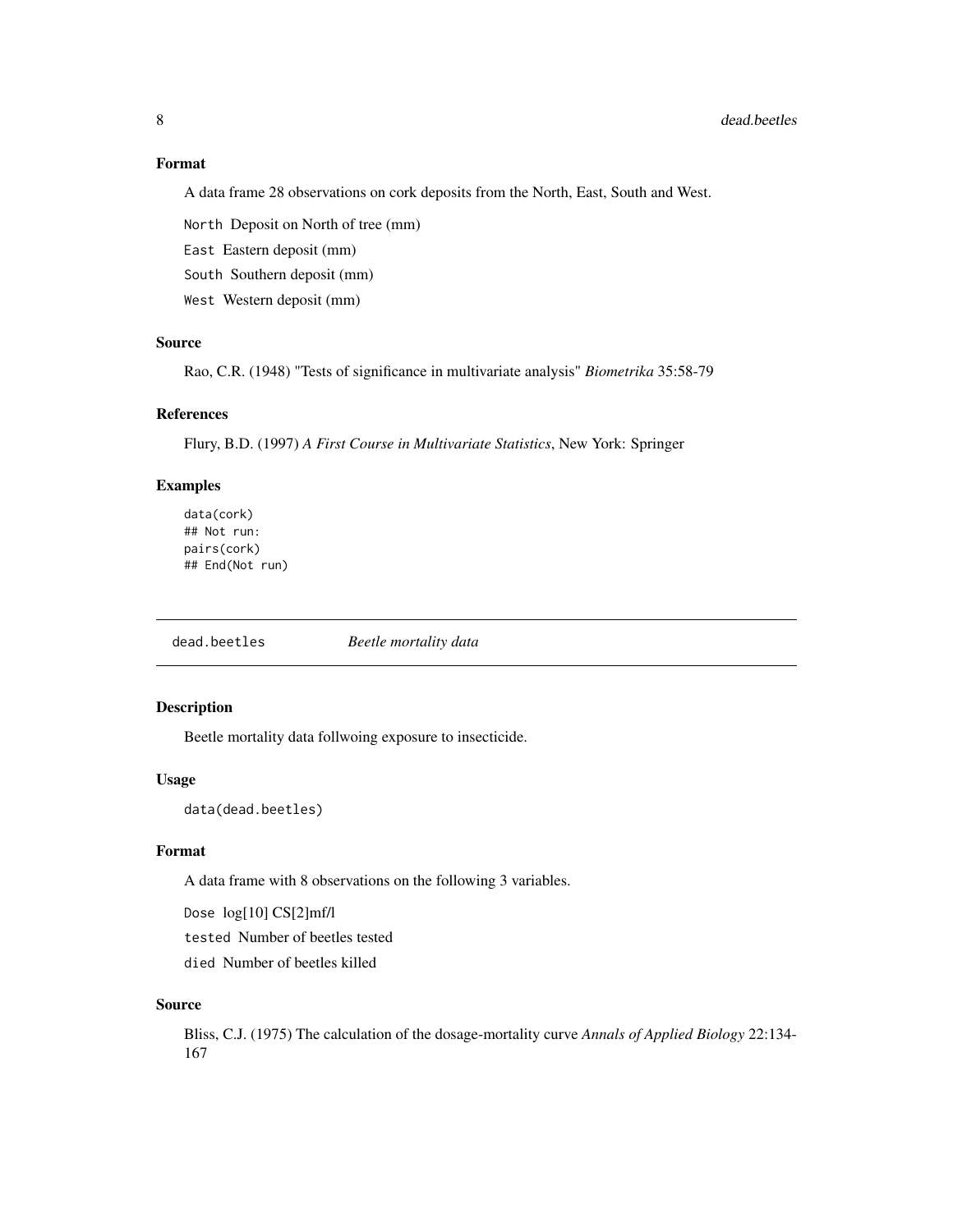<span id="page-8-0"></span>deer 99 was deep and the state of the state of the state of the state of the state of the state of the state of the state of the state of the state of the state of the state of the state of the state of the state of the st

#### References

Flury, B.D. (1997) *A First Course in Multivariate Statistics*, New York: Springer

## Examples

```
data(dead.beetles)
## Not run:
with(dead.beetles, plot(Dose, died / tested))
dead.glm <- glm(cbind(died, tested-died) ~ Dose, family = binomial, data = dead.beetles)
lines(dead.beetles$Dose, predict(dead.glm, type = "response"))
## End(Not run)
```
deer *Giant deer premolars*

#### Description

Breadth of the lower left second premolar of the giant deer (*Megaloceros pachyoseus*)

#### Usage

data(deer)

#### Format

'deer' is a vector with 39 observations on the lower left second premolar of the giant deer

#### Source

Dong, Z. (1996) Looking into Peking Man's subsistence - a taphonomic analysis of the middle pleistocene *Homo erectus* site in China. Unpublished PhD thesis, Department of Anthropology, Indiana University

## References

Flury, B.D. (1997) *A First Course in Multivariate Statistics*, New York: Springer

```
data(deer)
## Not run:
hist(deer, breaks = 10, main = "Deer lower left 2nd premolar")
## End(Not run)
```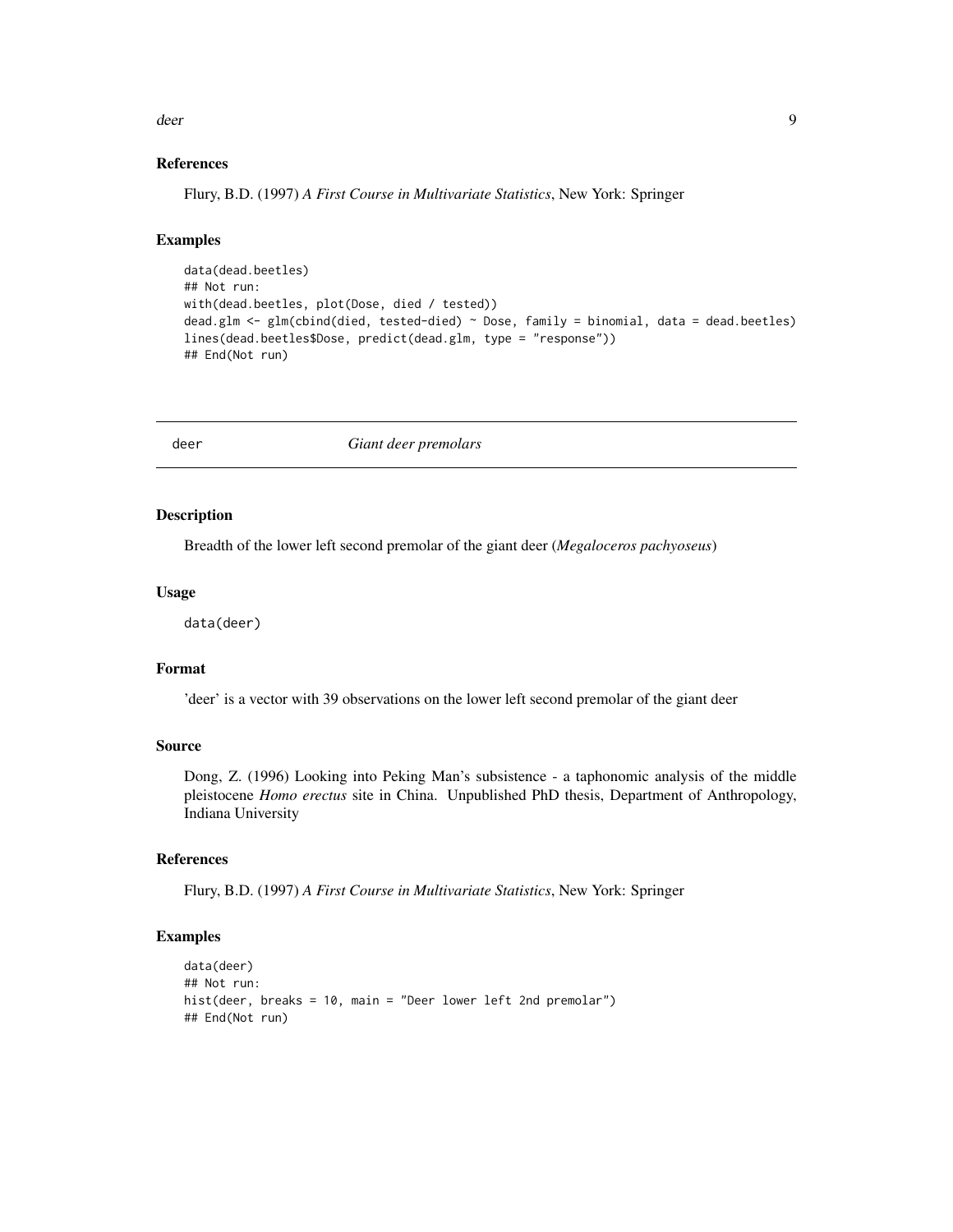<span id="page-9-0"></span>

Data collected on flowering dogwood trees collected in 39 equally sized plots in Hoosier National Forest in Southern Indiana. The total number of trees, the number flowering and the aspect (direction of slope) of the plot were recorded.

#### Usage

data(dogwood)

## Format

'dogwood' is a data frame with observations from 39 plots on the following 3 variables.

Aspect Orientation of the plot, i.e. direction of steepest descent, in degrees clockwise from North

Total.Trees Total number of trees in the plot

Flowering.Trees Number of flowering dogwood trees in the plot

### Source

Data courtesy of K. Dorman and D.Whitehead, Indiana University Department of Biology

## References

Flury, B.D. (1997) *A First Course in Multivariate Statistics*, New York: Springer

#### Examples

data(dogwood)

electrode *Electrode Manufacture*

## Description

Comparison of eletrode measurements from two machines

#### Usage

data(electrode)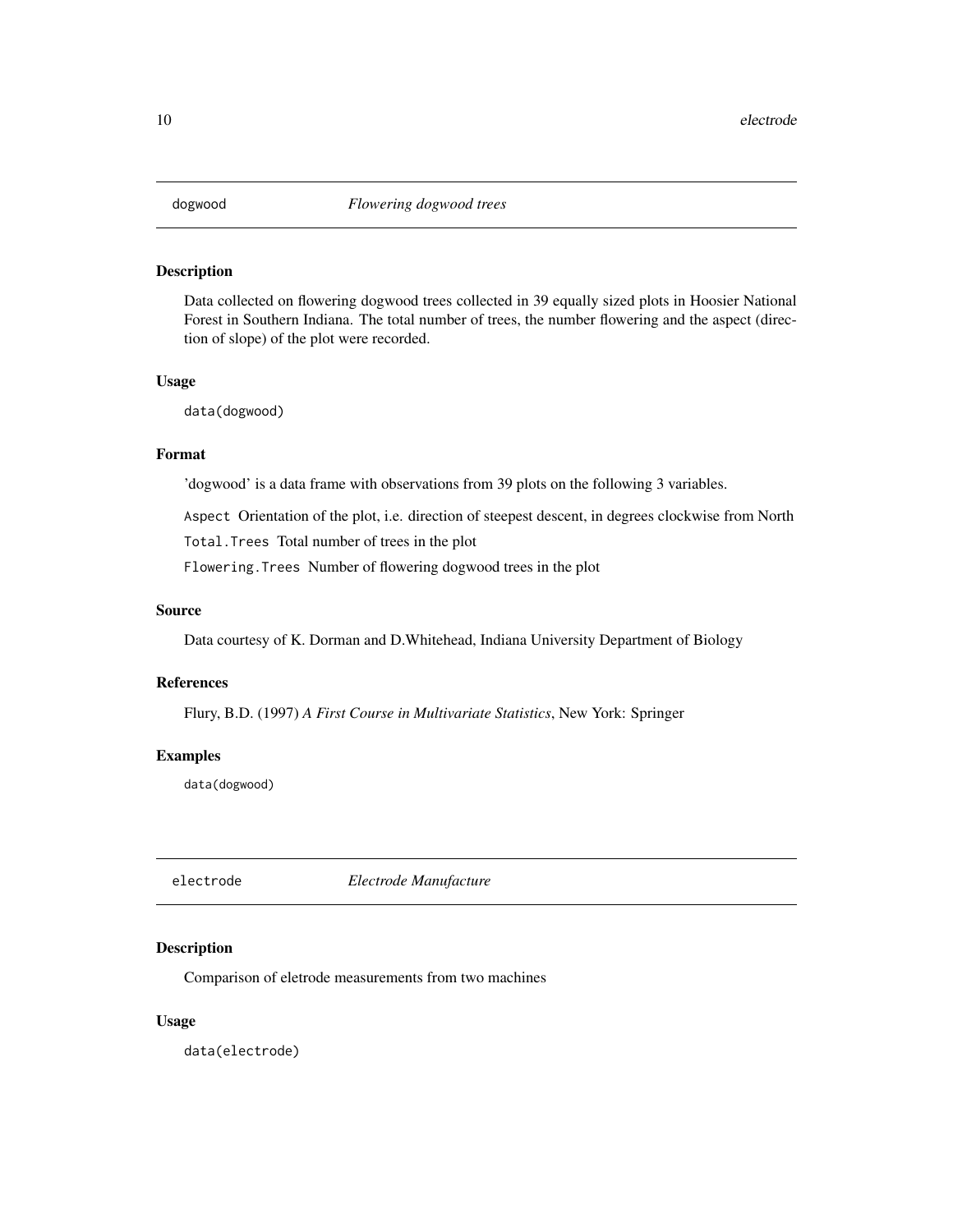#### <span id="page-10-0"></span>f.swiss.heads 11

## Format

A data frame with 100 observations, 50 from each machine, on the following 5 variables.

Machine a factor with levels 1 2

- X1 Total diameter
- X2 Probe diameter
- X3 Total height
- X4 Basal height
- X5 Internal diameter

#### Details

See Figure 5.3.3 in Flury 1997, or the orginal figure 7.20 in Flury and Riedwyl for a better explaination of the five measurements. The actual data presented are linear transformations of the original variables (for reasons of commercial confidentiality).

## Source

Flury, B. and H. Riedwyl (1988) *Multivariate Statistics: A practical approach*. London: Chapman and Hall

## References

Flury, B.D. (1997) *A First Course in Multivariate Statistics* New York: Springer

#### Examples

```
data(electrode)
## Not run: pairs(apply(electrode[,-1], 2, jitter, 2),
   lower.panel = function(x, y){ points(x, y),
   pch = unclass(electrode[,1]),
   col = as.numeric(electrode[, 1])),
   main = "Pairwise scatter plots for Electrode data")
## End(Not run)
```
f.swiss.heads *Female Swiss Heads*

## Description

Six measurements on heads of female swiss soldiers.

#### Usage

data(f.swiss.heads)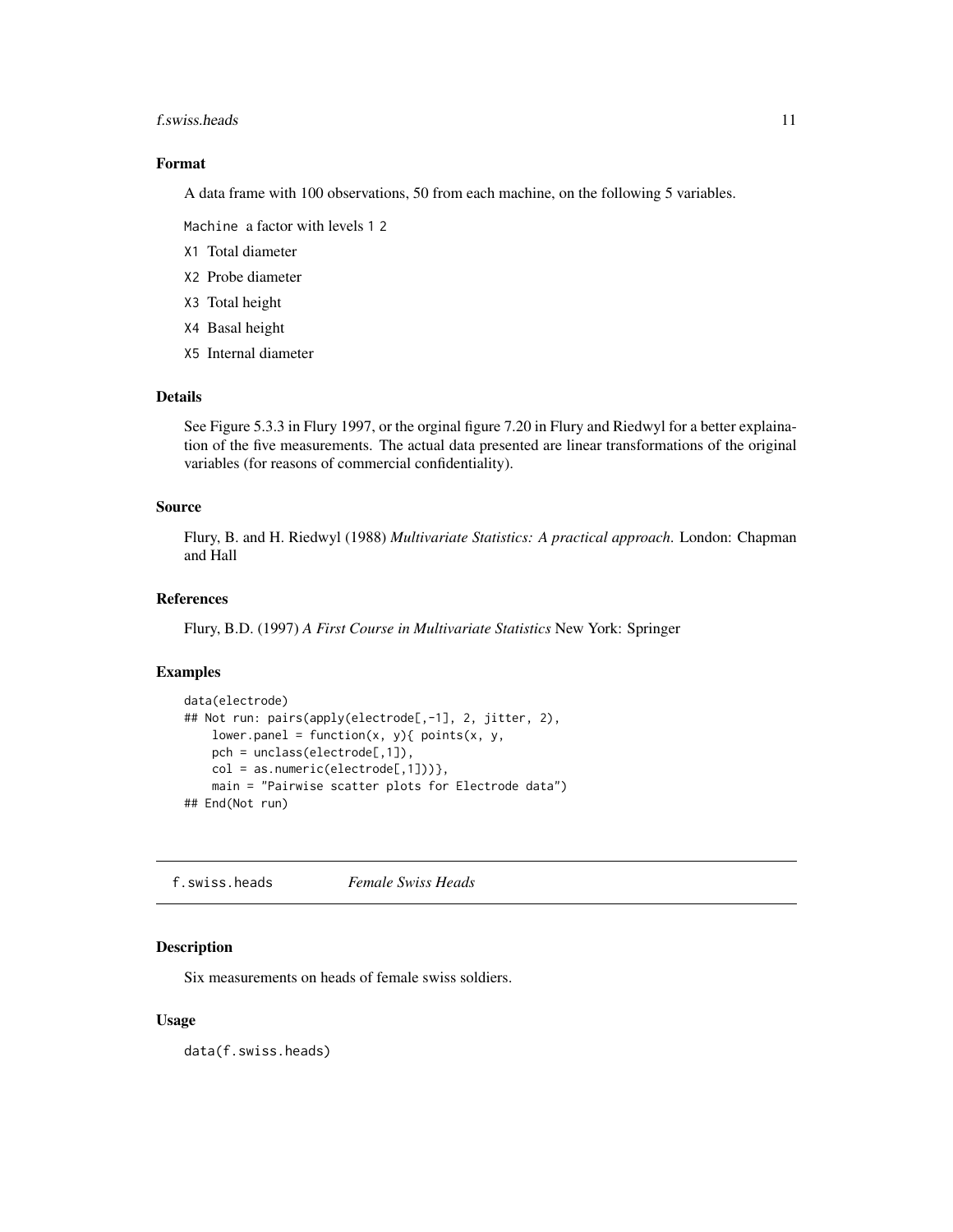#### <span id="page-11-0"></span>12 f.twins

## Format

A data frame with 59 observations on the following 6 variables.

MFB a numeric vector, minimum frontal breadth

BAM a numeric vector, breadth of angulus mandibulae

TFH a numeric vector, true facial height

LGAN a numeric vector, length from glabella to apex nasi

LTN a numeric vector, length from tragion to nasion

LTG a numeric vector, length from tragion to gnathion

## Details

These data correspond to those reported in siwss.heads, except that here we have data for 59 females.

#### Source

Flury, B.D. and H. Riedwyl (1988) *Multivariate Statistics; A Practical Approach* London: Chapman and Hall

## References

Flury, B.D. (1997) *A First Course in Multivariate Statistics* New York: Springer

#### Examples

```
data(f.swiss.heads)
## Not run: pairs(f.swiss.heads)
cor(f.swiss.heads) ## how do we compare this with:
cor(swiss.heads)
## End(Not run)
```
f.twins *Female Twins*

## Description

Anthropometric data collected in the 1950's for 36 mono- and 43 dizygotic female twins. See also m.twins

## Usage

data(m.twins)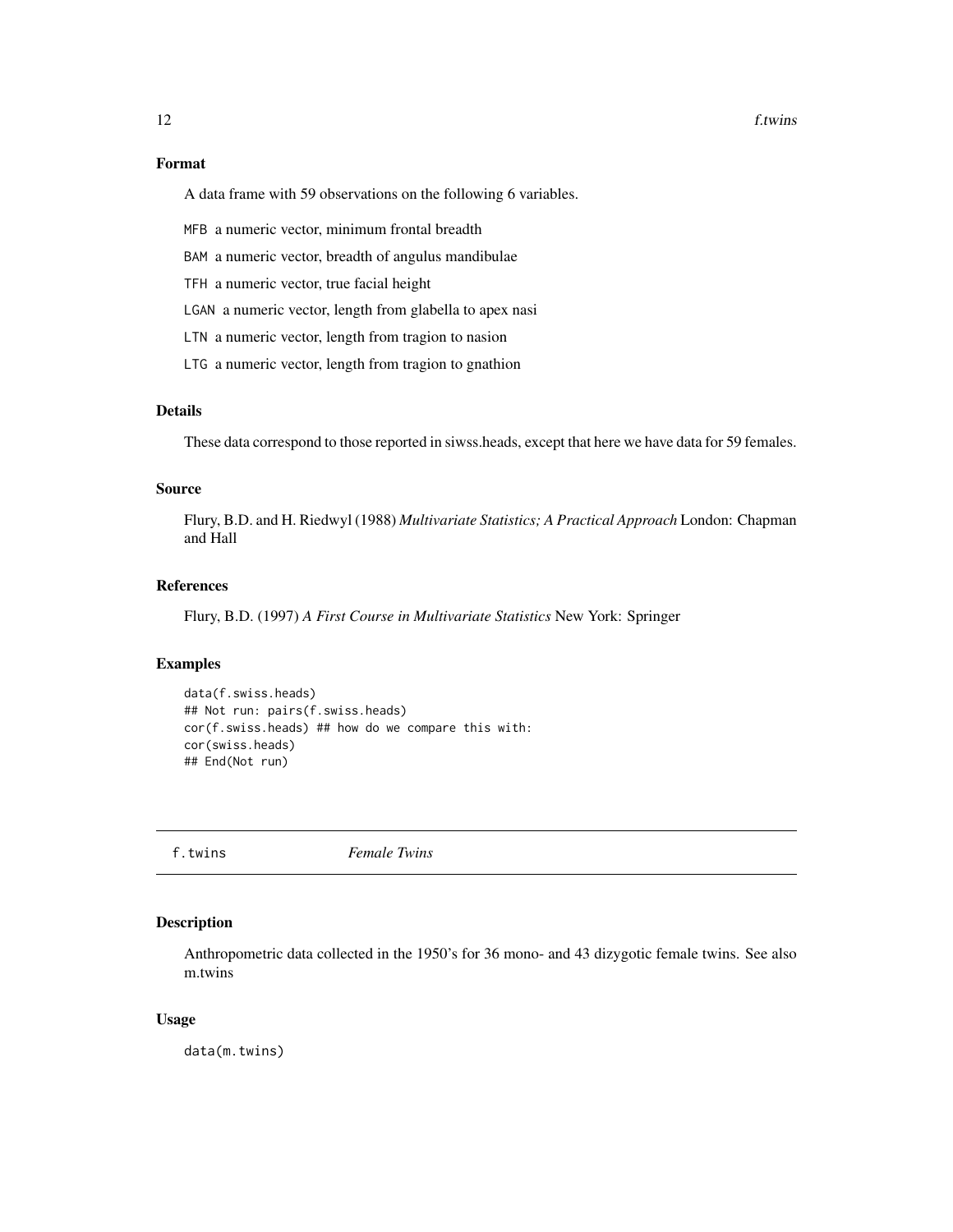#### <span id="page-12-0"></span>f. voles 13

## Format

A data frame with 89 observations on the 6 variables and a factor indicating whether the twins are mono- or di-zygotic.

Type a factor with levels monozygotic dizygotic

- STA1 Stature of first twin (cm)
- HIP1 Hip width of first twin (cm)
- CHE1 Chest circumference of first twin (cm)
- STA2 Stature of second twin (cm)
- HIP2 Hip width of second twin (cm)
- CHE2 Chest circumference of second twin (cm)

## Source

Data courtesy of the Institute of Anthropology, University of Hamburg

#### References

Flury, B.D. (1997) *A First Course in Multivariate Statistics*, New York: Springer

#### Examples

```
data(f.twins)
## Not run: pairs(f.twins[,-1],
 lower.panel = function(x, y){ points(x, y),
 pch = unclass(f.twins[,1]),
 col = as.numeric(f.twins[,1])),
 main = "Pairwise scatter plots for male twins")
## End(Not run)
```
f.voles *Female vole data*

## Description

Data on measurements from females of two species of voles, Microtus californicus and M. ochrogaster

## Usage

data(f.voles)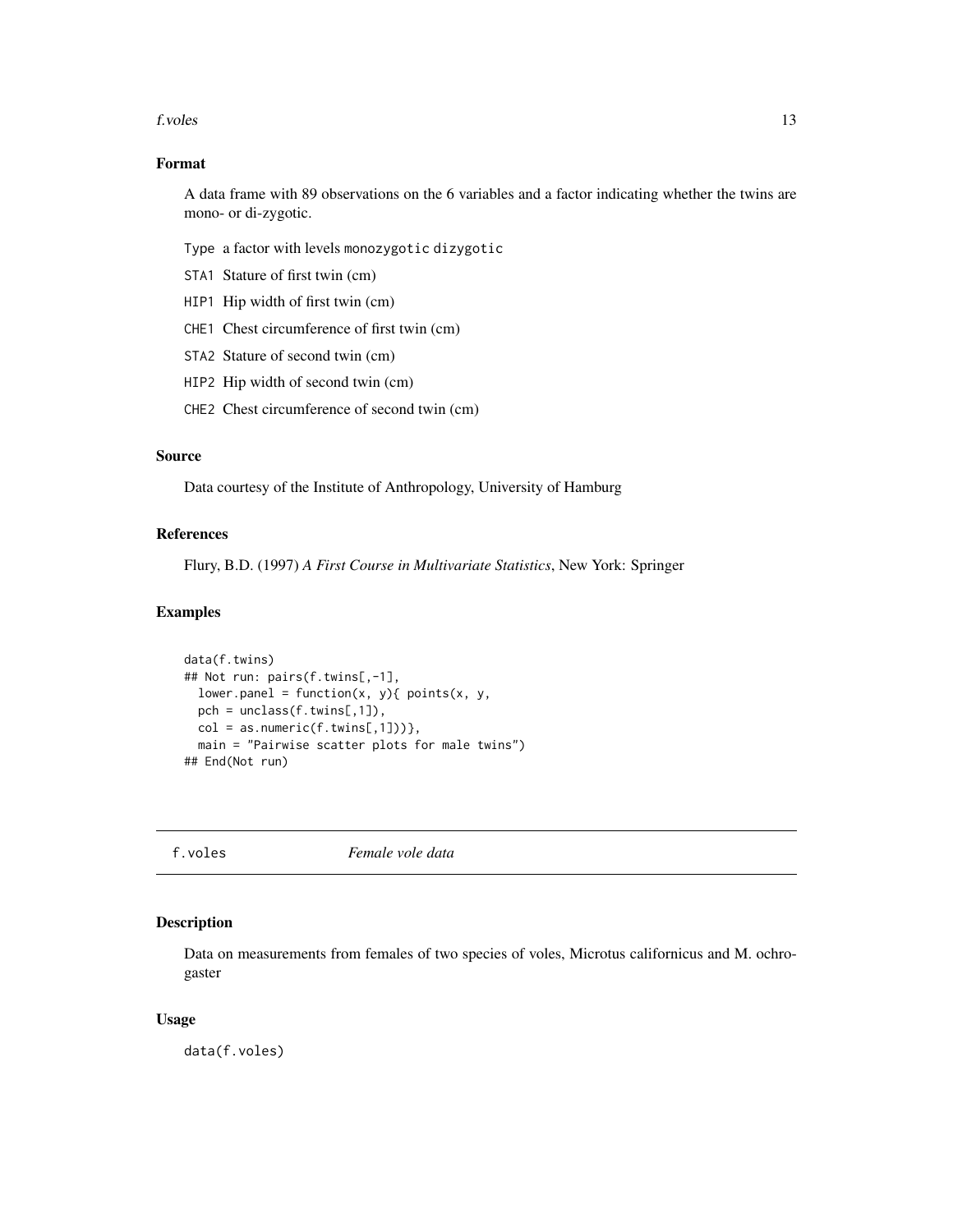## Format

A data frame with 86 observations with a factor denoting the species and a further seven variables describing various measurements in units of 0.1mm.

Species a factor with levels californicus ochrogaster

Age Age in Days

- L2.Condylo Condylo incisive length
- L9.Inc.Foramen Incisive foramen length
- L7.Alveolar Alveolar length of upper molar tooth row
- B3.Zyg Zygomatic width
- B4.Interorbital Interoribital width
- H1.Skull Skull height

## Details

The letter-number at the start of the variable name refers to the variable names used by the authors in the original publication.

## Source

Airoldi, J.-P. and R.S. Hoffmann (1984) "Age variation in volves (Microtus californicus, M. ochrogaster) and its significance for systematic studies" Occasional papers of the Museum of Natural History, University of Kansas, Lawrence KS 111:1-45

## References

Flury, B.D. (1997) *A First Course in Multivariate Statistics*, New York: Springer

```
data(f.voles)
## Not run: pairs(f.voles[,-1],
   lower.panel = function(x, y){ points(x, y),
   pch = unclass(f.voles[,1]),
   col = as.numeric(f.voles[, 1])),
   main = "Pairwise scatter plots for Female vole data")
## End(Not run)
```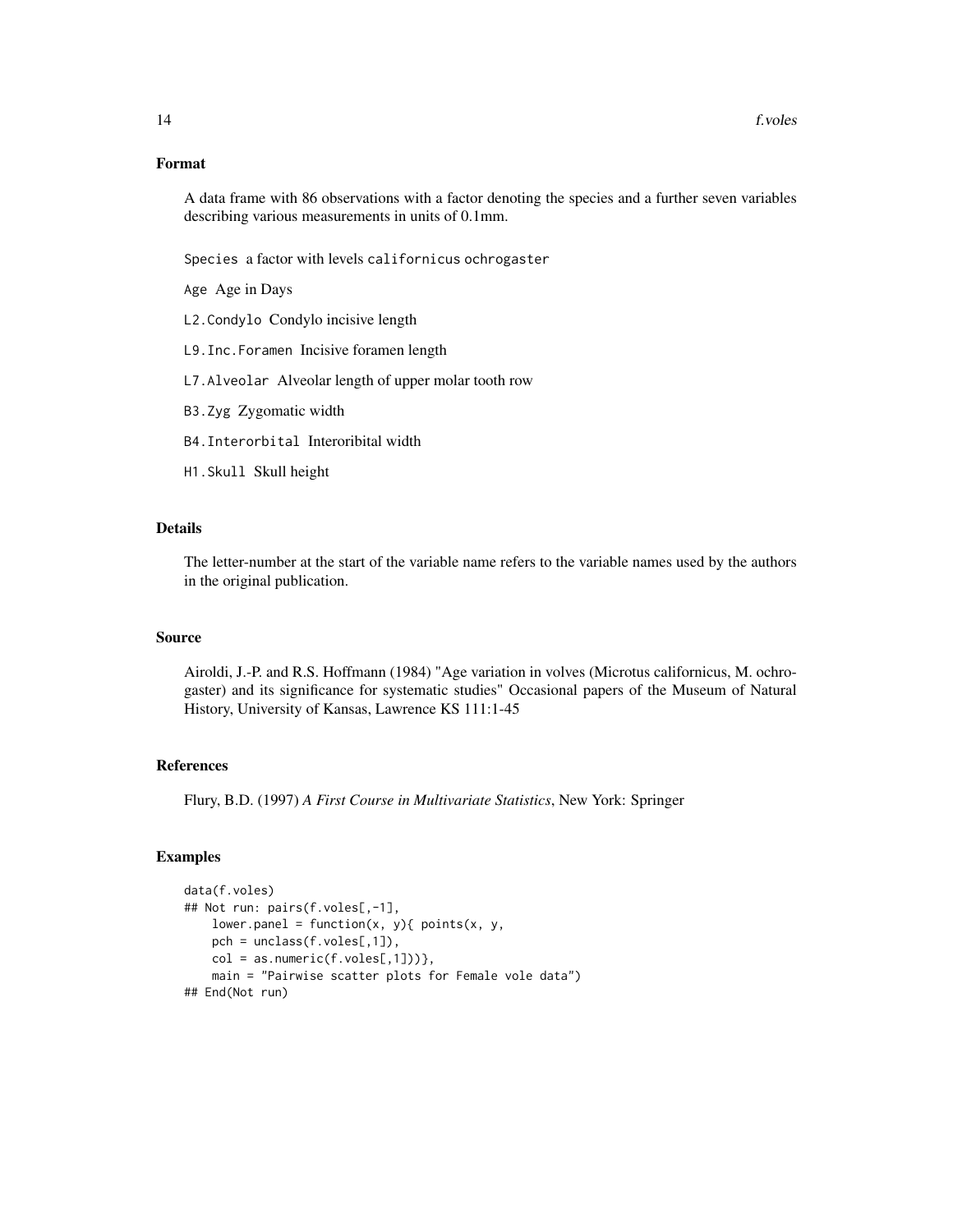<span id="page-14-0"></span>

Two species of flea beetle (Haltica oleracea, H. carduourum), with 4 body measurements

## Usage

data(flea.beetles)

#### Format

A data frame with 39 observations; 19 from Haltica oleracea and 20 from H. carduourum (denoted by a factor) and four measurements.

Species a factor with levels oleracea carduorum

TG Distange of the Transverse Groove to the posterior border of the prothorax (microns)

Elytra Length of the Elytra (in units of 0.01mm)

Second.Antenna Length of the second antennal joint (microns)

Third.Antenna Length of the third antennal joint (microns)

## Source

Lubischew, A.A. (1962) "On the use of discriminant functions in taxonomy". *Biometrics* 18:455- 477

## References

Flury, B.D. (1997) *A First Course in Multivariate Statistics*, New York: Springer

## Examples

```
data(flea.beetles)
## Not run: pairs(flea.beetles[,-1],
 lower.panel = function(x, y){ points(x, y),
 pch = unclass(flea.beetles[,1]),
 col = unclass(flea.beetles[, 1])},
 main = "Pairwise scatter plots for Lubischew's Flea Beetle data")
```
## End(Not run)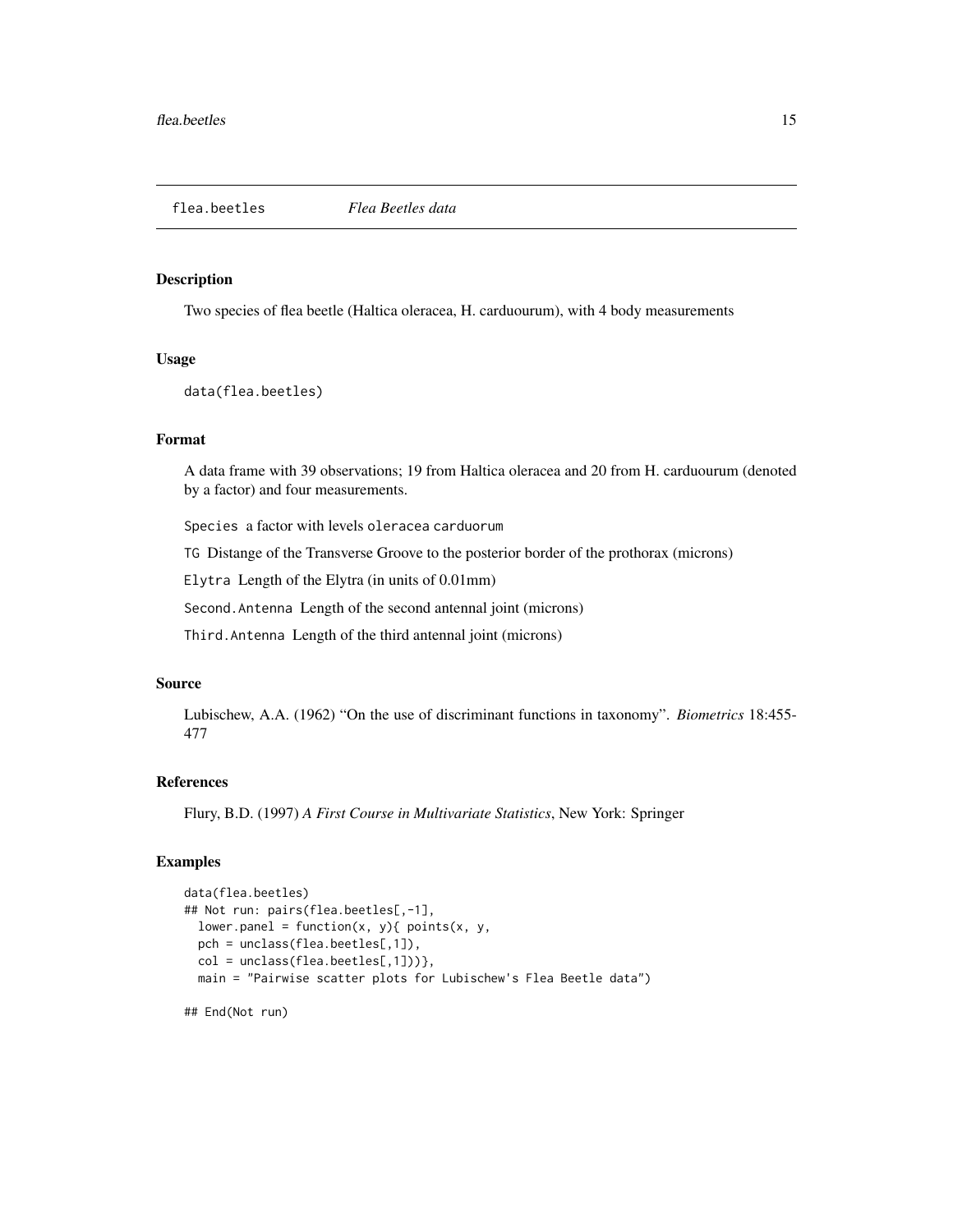Tabulated data on the number of patients requiring psychiatric treatment.

#### Usage

data(ghq)

## Format

'ghq' is a data frame tabulating N= 120 patients according to their gender and GHQ (general health questionnaire) score. There are 17 different combinations of gender and GHQ score, for each combination the number of patients and the number requiring psychiatric treatment are reported.

Gender a factor with levels Male Female

GHQ Score on the Generalised Heath Questionnarie

Number Number of patients in that combination

PsychiatricT Number of patients in that combinations requiring psychiatric treatment

## Source

Silvapulle, M.J. (1981) "On the existence of maximum likelihood estimators for the binomial response model" *Journal of the Royal Statisical Society Series B* 43:310-313

#### References

Flury, B.D. (1997) *A First Course in Multivariate Statistics*, New York: Springer

#### Examples

data(ghq)

<span id="page-15-0"></span>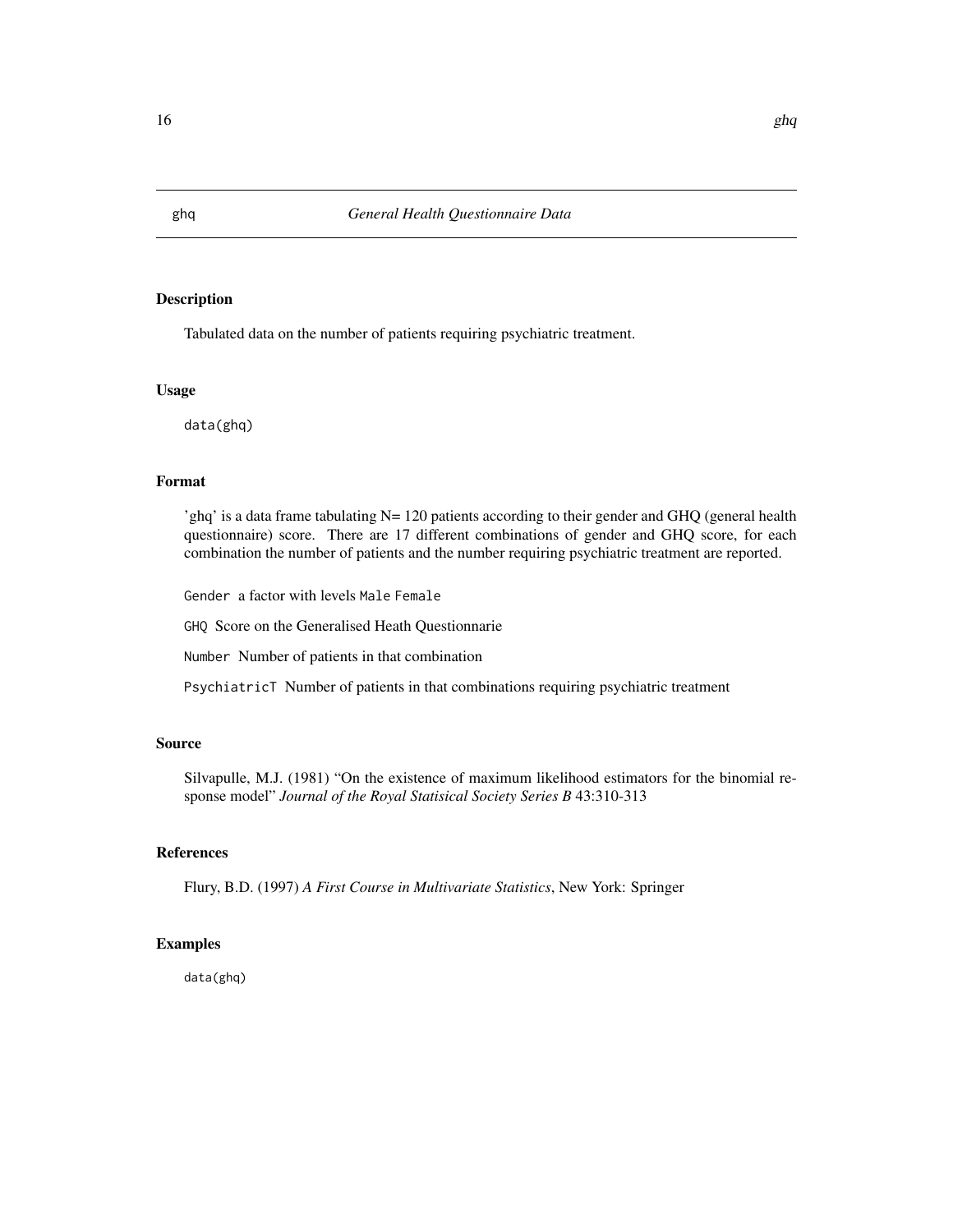<span id="page-16-0"></span>This famous (Fisher's or Anderson's) iris data set gives the measurements in centimeters of the variables sepal length and width and petal length and width, respectively, for 50 flowers from each of 3 species: "Iris setosa", "I. versicolor", and "I. virginica".

#### Usage

data(irisf)

## Format

'irisf' is a data frame with 150 observations with a factor indicating the species and four quantitative variables:

Species a factor with levels setosa versicolor virginica

Sepal.Length Sepal length

Sepal.Width Sepal width

Petal.Length Petal length

Petal.Width Petal width

## Source

Fisher, R. A. (1936) "The use of multiple measurements in taxonomic problems". *Annals of Eugenics*, 7:179-188.

Anderson, E (1935) "The irises of the Gaspe Peninsula", *Bulletin of the American Iris Society*, 59:2-5

## References

Flury, B.D. (1997) *A First Course in Multivariate Statistics*, New York: Springer

## See Also

'iris' in datasets, which is presents the same data, but with the species as the fifth column rather than the first

```
data(irisf)
## Not run:
pairs(irisf[,-1])
## End(Not run)
```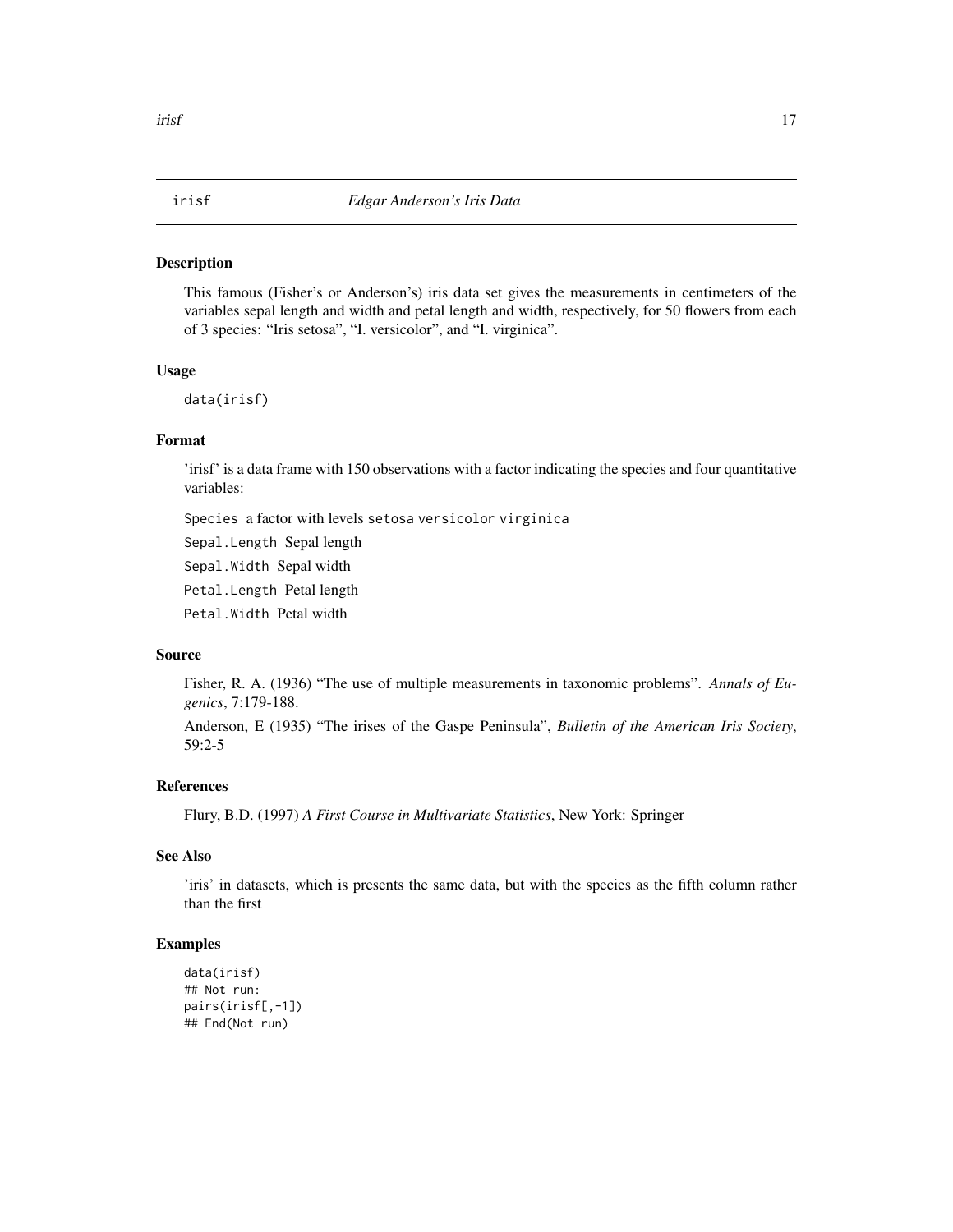<span id="page-17-0"></span>

This cross references the data objects and the tables in Flury (1997)

#### Usage

data(lookup)

## Format

A data frame with 33 observations on the following variable.

Data.Name R data object name

## References

Flury, B.D. (1997) *A First Course in Multivariate Statistics*, New York: Springer

## Examples

data(lookup) ## Not run: lookup

m.twins *Male Twins*

#### Description

Anthropometric data collected in the 1950's for 49 monozygotic and 40 dizygotic male twins. See also female twins (f.twins) .

#### Usage

data(m.twins)

## Format

A data frame with 89 observations on the 6 variables and a factor indicating whether the twins are mono- or di-zygotic.

Type a factor with levels monozygotic dizygotic

- STA1 Stature of first twin (cm)
- HIP1 Hip width of first twin (cm)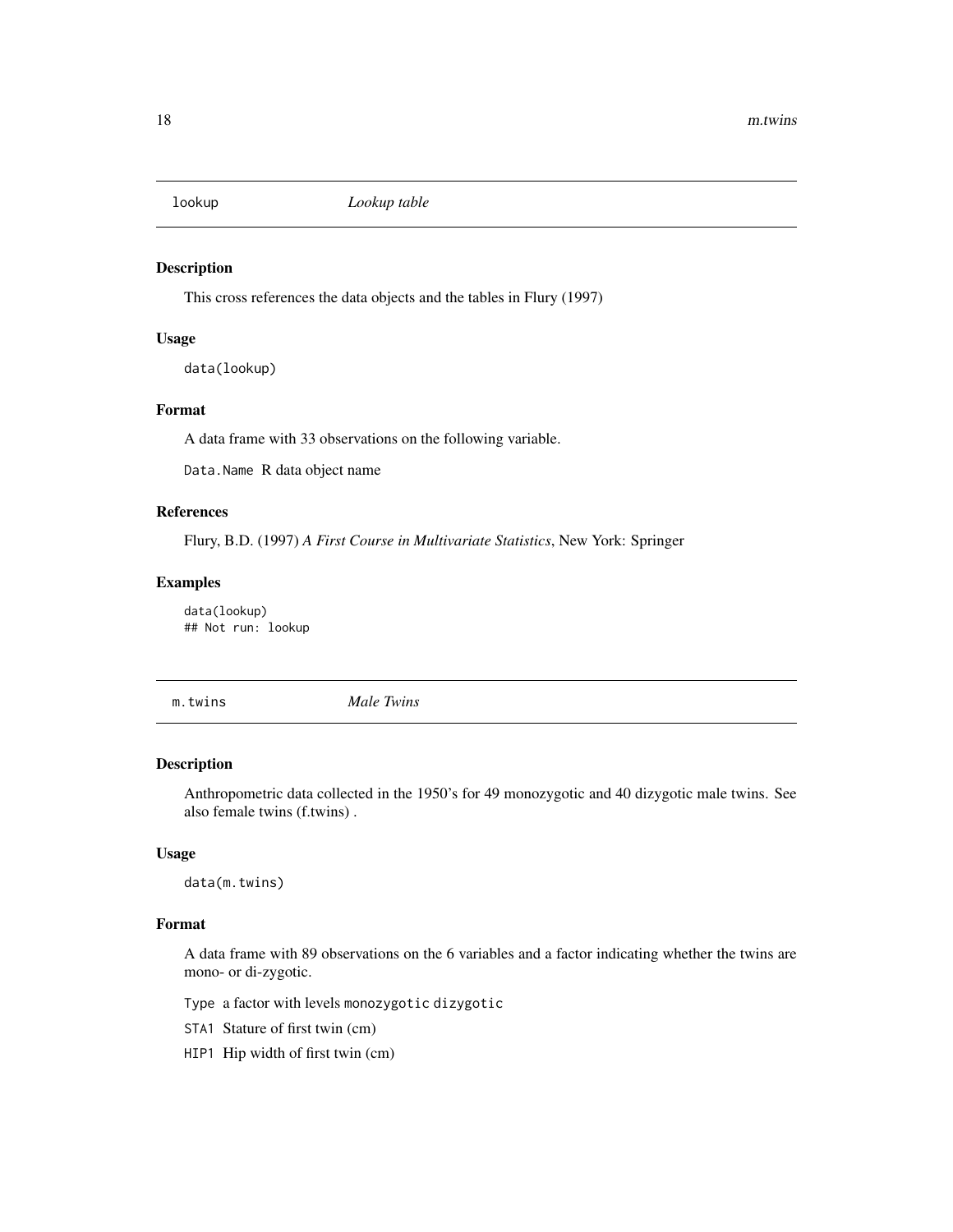#### <span id="page-18-0"></span>microtus and the contract of the contract of the contract of the contract of the contract of the contract of the contract of the contract of the contract of the contract of the contract of the contract of the contract of t

- CHE1 Chest circumference of first twin (cm)
- STA2 Stature of second twin (cm)
- HIP2 Hip width of second twin (cm)
- CHE2 Chest circumference of second twin (cm)

## Source

Data courtesy of the Institute of Anthropology, University of Hamburg

#### References

Flury, B.D. (1997) *A First Course in Multivariate Statistics*, New York: Springer

#### Examples

```
data(m.twins)
## Not run:
pairs(m.twins[,-1],
  lower.panel = function(x, y){ points(x, y),
  pch = unclass(m.twins[,1]),
  col = as.numeric(m.twins[,1])},
  main = "Pairwise scatter plots for male twins")
## End(Not run)
```
microtus *Microtus classification (more vole data)*

#### Description

Microtus multiplex and M. subterraneus are difficult to distinguish morphologically. Here we have 43 known multiplex, 46 known subterraneus and a further 199 unidentified species.

#### Usage

data(microtus)

#### Format

A data frame with 288 observations with a factor indicating the species and observations on a further 8 variables.

Group a factor with levels multiplex subterraneus unknown

M1Left Width of upper left molar 1 (0.001mm)

M2Left Width of upper left molar 2 (0.001mm)

M3Left Width of upper left molar 3 (0.001mm)

Foramen Length of incisive foramen (0.001mm)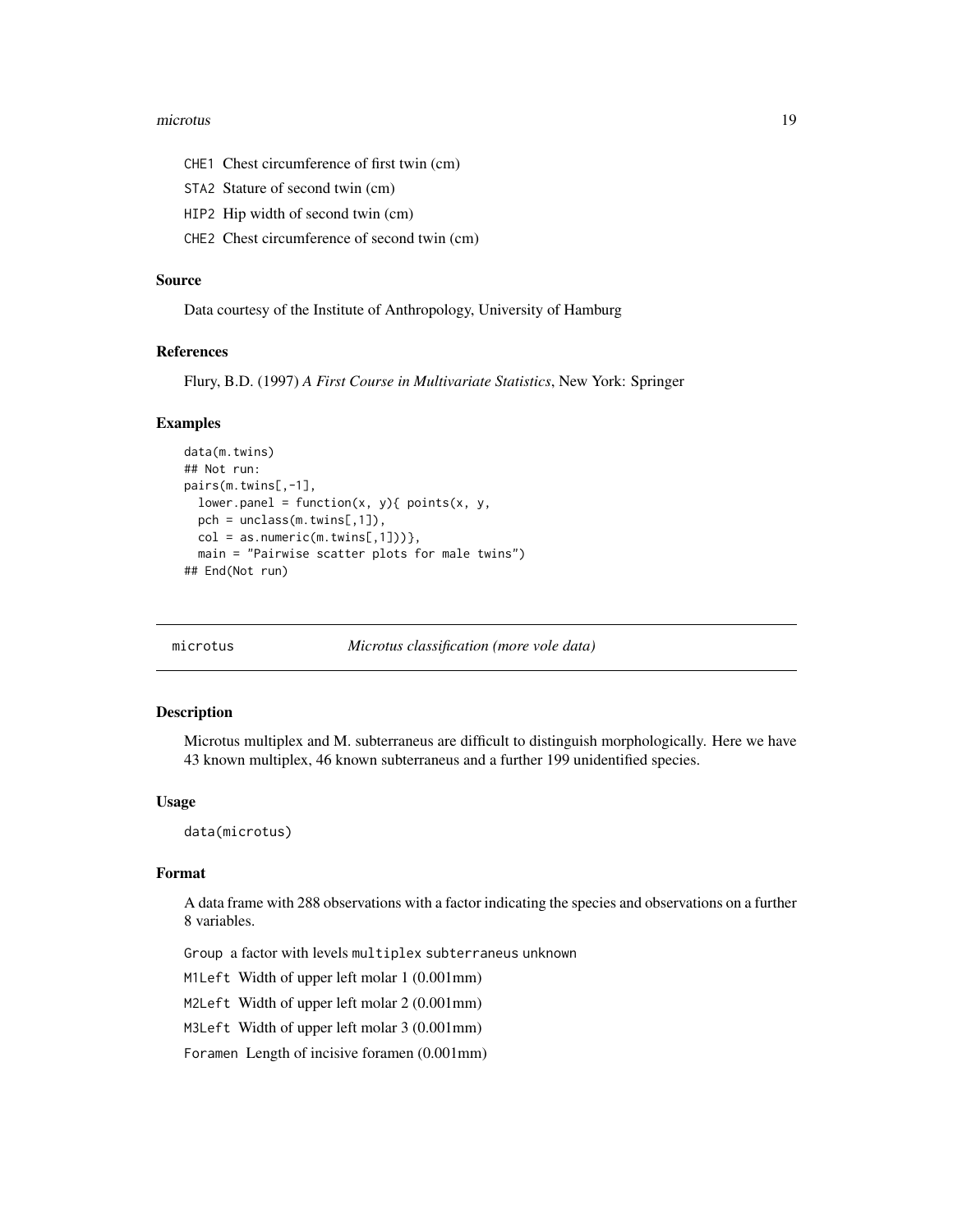<span id="page-19-0"></span>Pbone Length of palatal bone (0.001mm)

Length Condylo incisive length or skull length (0.01mm)

Height Skull height above bullae (0.01mm)

Rostrum Skull width across rostrum (0.01mm)

#### Details

89 species have been identified by means of chromosomal analysis.

#### Source

Airoldi, J.-P., B. Flury, M. Salvioni (1996) dQuoteDiscrimination between two species of Microtus using both classified and unclassified observations *Journal of Theoretical Biology* 177:247-262

## References

Flury, B.D. (1997) *A First Course in Multivariate Statistics*, New York: Springer

#### Examples

```
data(microtus)
## Not run: pairs(microtus[,-1],
   lower.panel = function(x, y){ points(x, y),
   pch = unclass(microtus[,1]),
   col = as.numeric(microtus[,1])),
   main = "Pairwise scatter plots for Microtus data")
## End(Not run)
```
midge *Midge Data*

#### Description

Data on the Antenna length and Wing length of two species of Midge

#### Usage

```
data(midge)
```
#### Format

A data frame with 15 observations on the following 3 variables.

Species a factor with levels Af (Amerohelea fasciata) Apf (A. pseudofasciata)

Ant.Length a numeric vector, Antenna length (mm)

Wing.Length a numeric vector, Wing length (mm)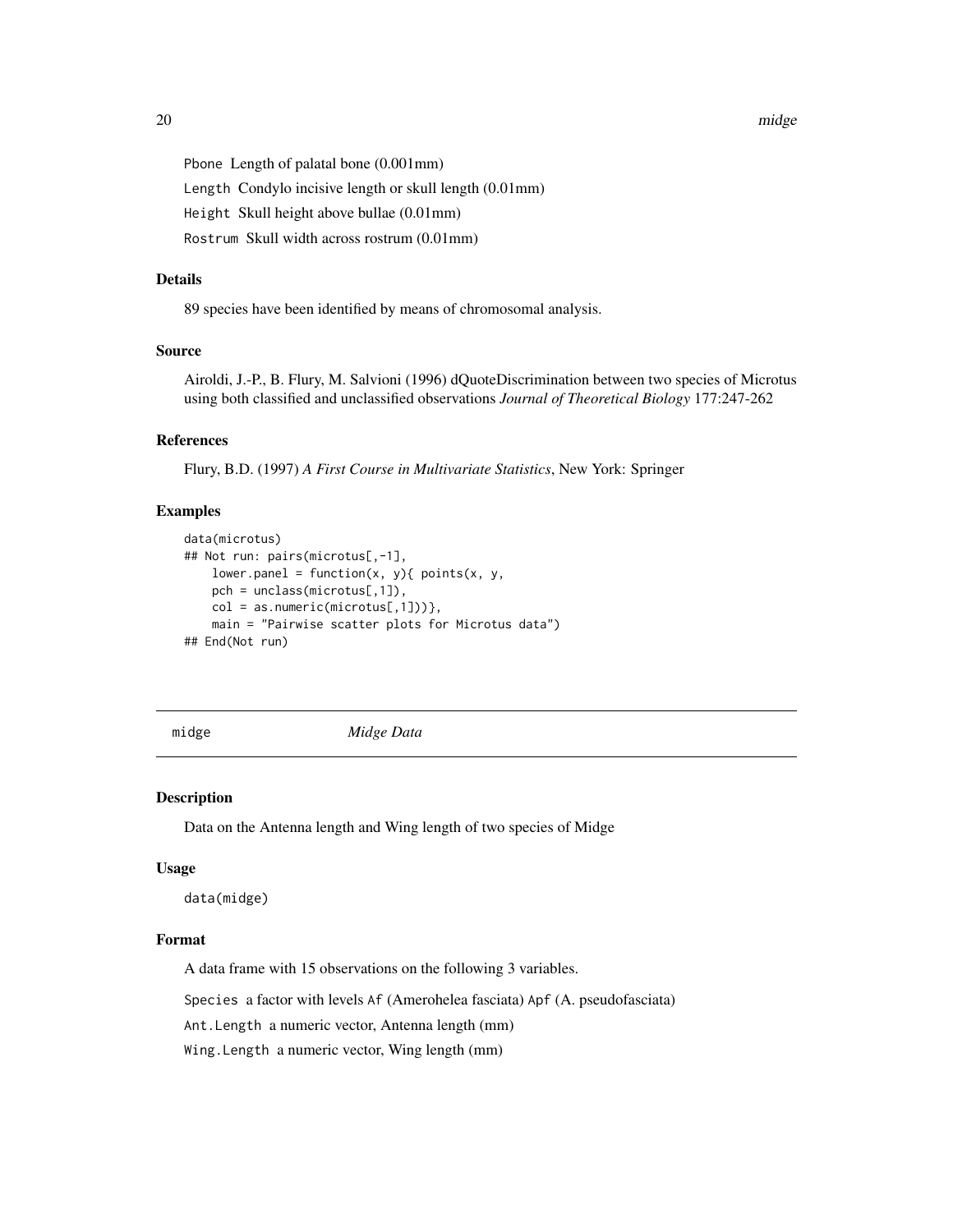#### <span id="page-20-0"></span>mumps 21

## Details

These data concern two newly discovered species of American predaceous midges. Interest surrounds the possibility of classifying these two species based on external measurements alone. Two possible measures are recorded here.

#### Source

Grogan, W.L, and W.W. Wirth (1981) "A new American genus of predaceous midges related to Palpomyia and Bezzia (Diptera: Ceratopogonidae)" *Proceedings of the Biological Society of Washington* 94:1279-1305

#### References

Flury, B.D. (1997) *A First Course in Multivariate Statistics*, Springer NY

#### Examples

```
data(midge)
## Not run:
with(midge, plot(Ant.Length, Wing.Length,
col = as.numeric(Species), pch = 16, main = "Scatterplot of midge data"))
legend("bottomright", pch = 16, col = c(1,2), legend = c("Af", "Apf"))
## End(Not run)
```
mumps *Mumps antibodies*

#### Description

Data have been collected on the anti-mumps antibody level in N=385 unvaccinated children aged 14.

#### Usage

data(mumps)

## Format

'mumps' is a vector with 385 observations on children age 14 recording the log concentration of anti-mumps antibodies.

## Source

Data courtesy of Dr. B. Neuenschwander, Swiss Federal Office of Public Health, Division of Epidemiology, 3097 Liebefeld, Switzerland

## References

Flury, B.D. (1997) *A First Course in Multivariate Statistics* New York: Springer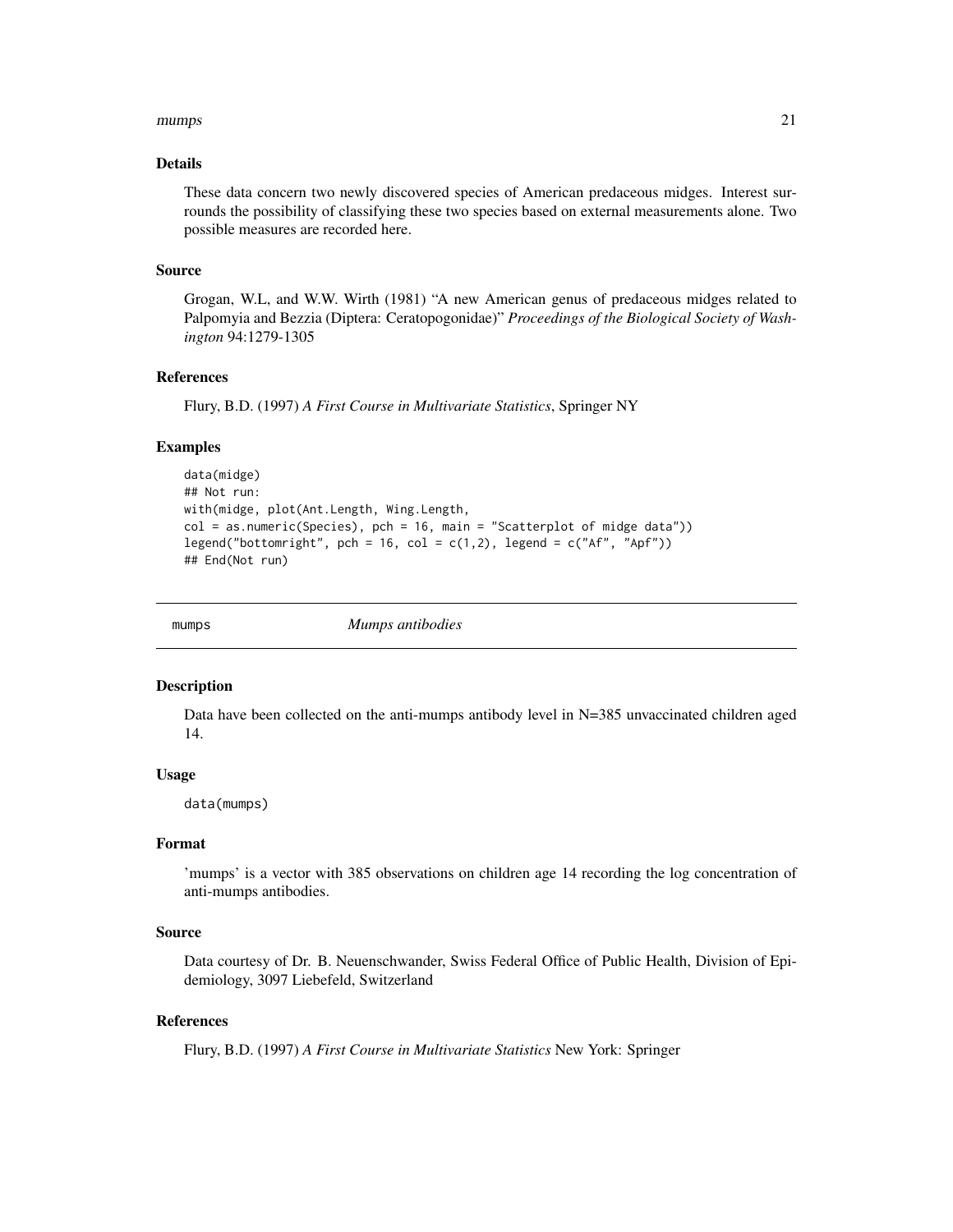#### Examples

```
data(mumps)
## Not run: hist(mumps, breaks = 26,
 main = "Mumps antibody concentration", xlab = "Log antibody concentration" )
## End(Not run)
```
pipits *Wing length of Water Pipits*

## Description

Measurements of Wing Length for N=381 Water Pipits (*Anthus spinoletta*).

#### Usage

data(pipits)

## Format

A data frame with 17 observations summarising the frequency of wing lengths of 381 Water Pipits.

Wing.Length Wing Length (mm)

Frequency Frequency observed

## Source

Flury, B.D., J.-P. Airoldi and J.-P. Biber (1992) "Gender identification of water pipits using mixtures of distributions" *Journal of Theoretical Biology* 158:465-480

#### References

Flury, B.D. (1997) *A First Course in Multivariate Statistics*, New York: Springer

```
data(pipits)
## Not run: plot(pipits, type = "l",
main = "Frequency polygon for wing length of water pipits")
## End(Not run)
```
<span id="page-21-0"></span>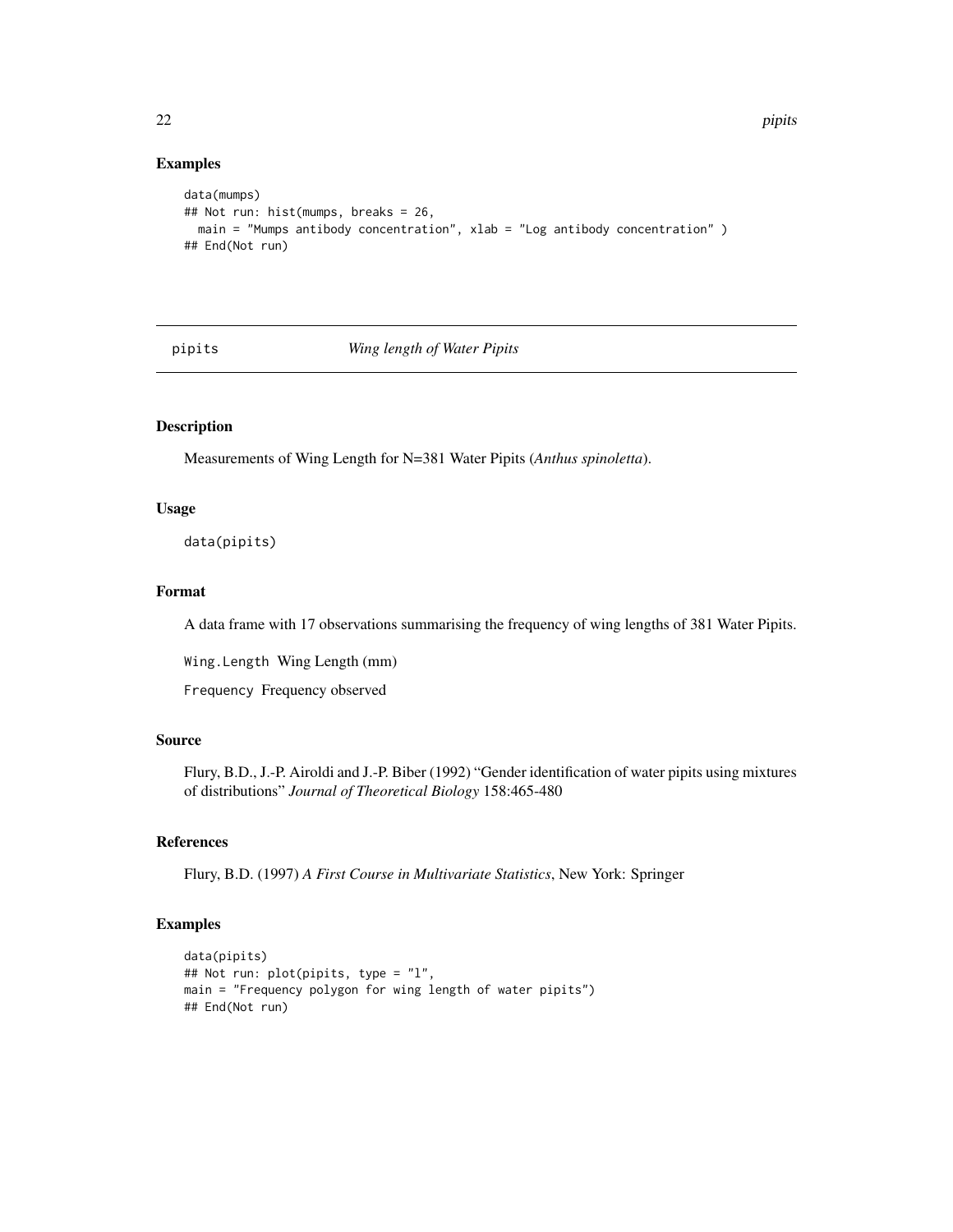<span id="page-22-0"></span>

Measurements of Wing Length for 381 Water Pipits caught at Tour du Valat, France.

#### Usage

data(pipits2)

## Format

'pipits2' is a data frame with 15 observations summarising the frequency of wing lengths of 381 Water Pipits.

Wing.length Wing Length (mm)

Number Frequency observed

#### Source

Flury, B.D., J.-P. Airoldi and J.-P. Biber (1992) "Gender identification of water pipits using mixtures of distributions" *Journal of Theoretical Biology* 158:465-480

## References

Flury, B.D. (1997) *A First Course in Multivariate Statistics*, New York: Springer

## Examples

```
data(pipits2)
## Not run:
plot(pipits2, type = "l")
## End(Not run)
```
robustus *Australopithecus robustus molar size*

## Description

*Australopithecus robustus* are early hominids from Africa. The molar size is assumed to be larger in males than female, these data can therefore be used with a mixture model in a study on sexual dimorphism.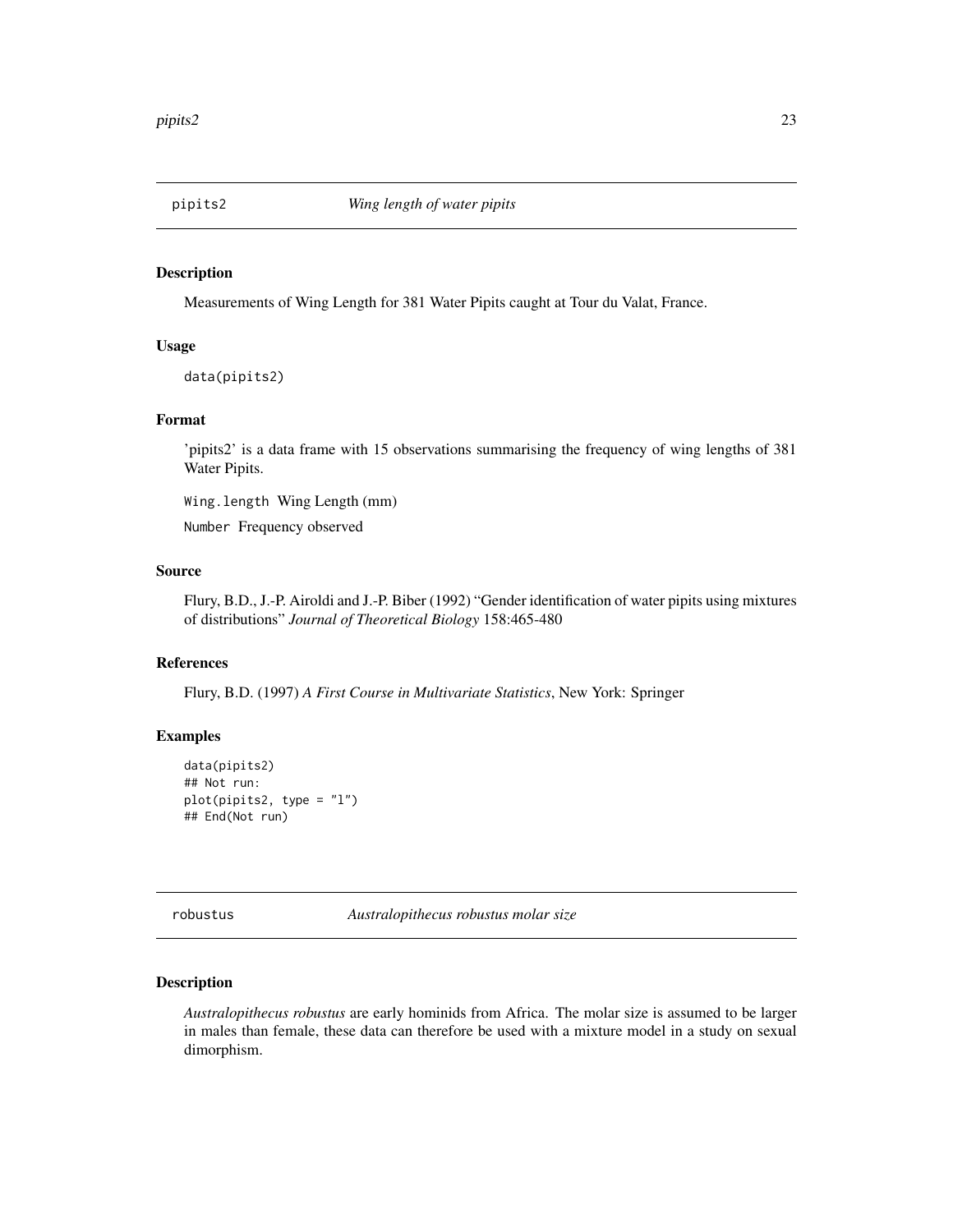#### Usage

data(robustus)

## Format

'robustus' is a vector with 36 observations on the breadth (mm) of the lower first molar of Australopithecus robustus.

#### Source

Dong, Z. (1996) Looking into Peking Man's subsistence - a taphonomic analysis of the middle pleistocene *Homo erectus* site in China. Unpublished PhD thesis, Department of Anthropology, Indiana University

## References

Flury, B.D. (1997) *A First Course in Multivariate Statistics*, New York: Springer

#### Examples

```
data(robustus)
## Not run:
hist(robustus, breaks =11, main = "Molar breadth")
## End(Not run)
```
sibling.heads *Sibling Heads*

## Description

Skull length and breadth measured on siblings in 25 families

## Usage

data(sibling.heads)

#### Format

A data frame with 25 observations on the following 4 variables.

S1Length Head length of first son

S1Breadth Head breadth of first son

S2Length Head length of second son

S2Breadth Head breadth of second son

<span id="page-23-0"></span>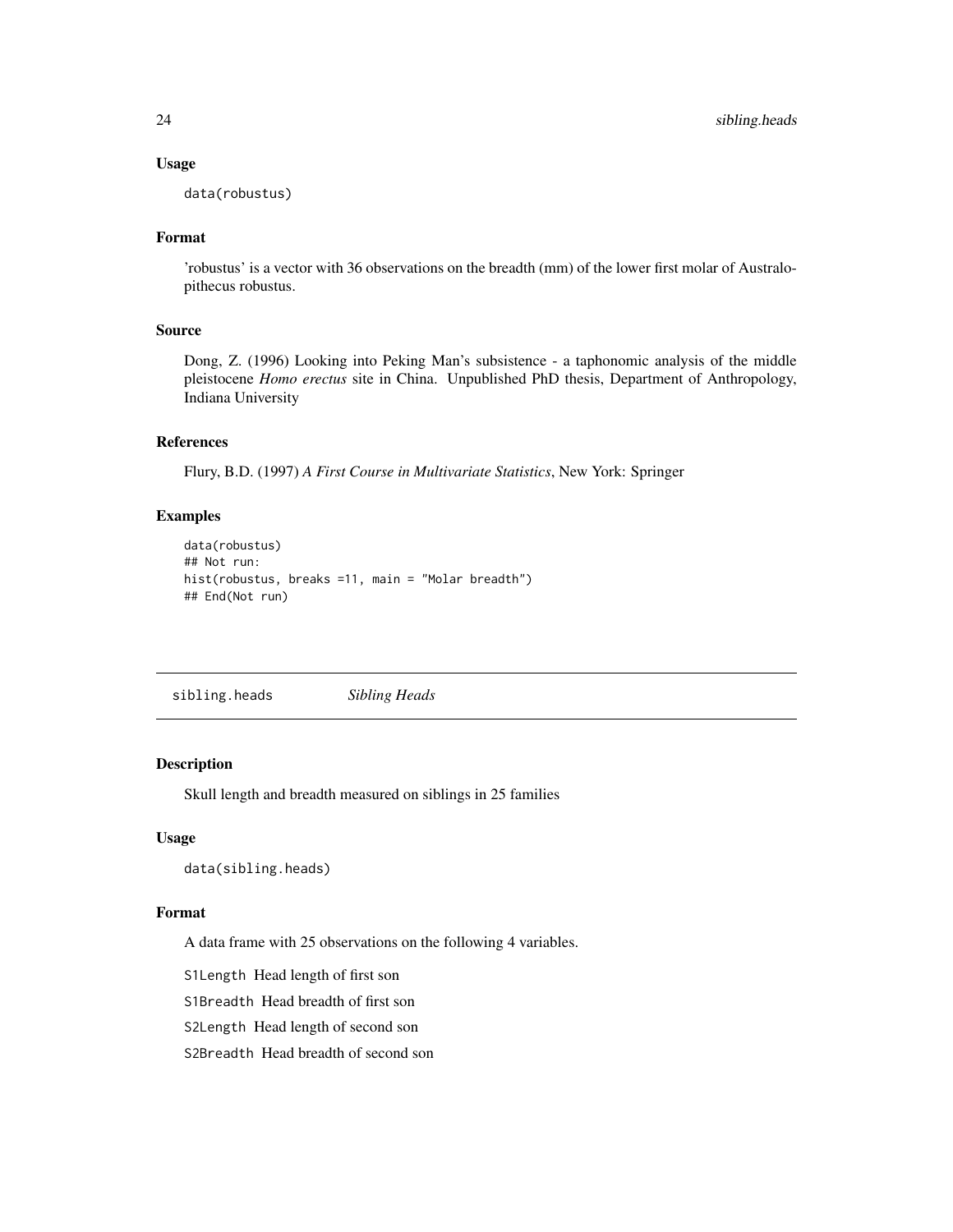#### <span id="page-24-0"></span>snailsf 25

## Source

Frets, G.P. (1921) "Heredity of head form in man" *Genetica* 3:193-384

#### References

Flury, B.D. (1997) *A First Course in Multivariate Statistics*, New York: Springer

#### Examples

```
data(sibling.heads)
## Not run:
pairs(sibling.heads)
## End(Not run)
```
snailsf *Aquatic snails hiding behaviour*

#### Description

Three subjsets of aquatic snail (Potamopyrgus antipodarum) were studied. Data were collected on diseased, juvenile and brooding females to assess the influence of infection on the behaviour of the snails. To avoid predation, snails are usually less likely to be found on the tops of rocks during the day.

## Usage

data(snailsf)

#### Format

'snailsf' is a data frame with 27 observations on the following 6 variables.

Infected a factor with levels  $\theta$  (not infected) and 1 (infected)

Juvenile a factor with levels 0 and 1 (juvenile)

Brooding.Female a factor with levels 0 1

Time Time of day, in 24 hour clock notation

Found Number of snails found on the top of a rock

Collected Number of snails collected

## Source

Data courtesy by E.Levri and C.Lively, Indiana University Department of Biology.

## References

Flury, B.D. (1997) *A First Course in Multivariate Statistics*, New York: Springer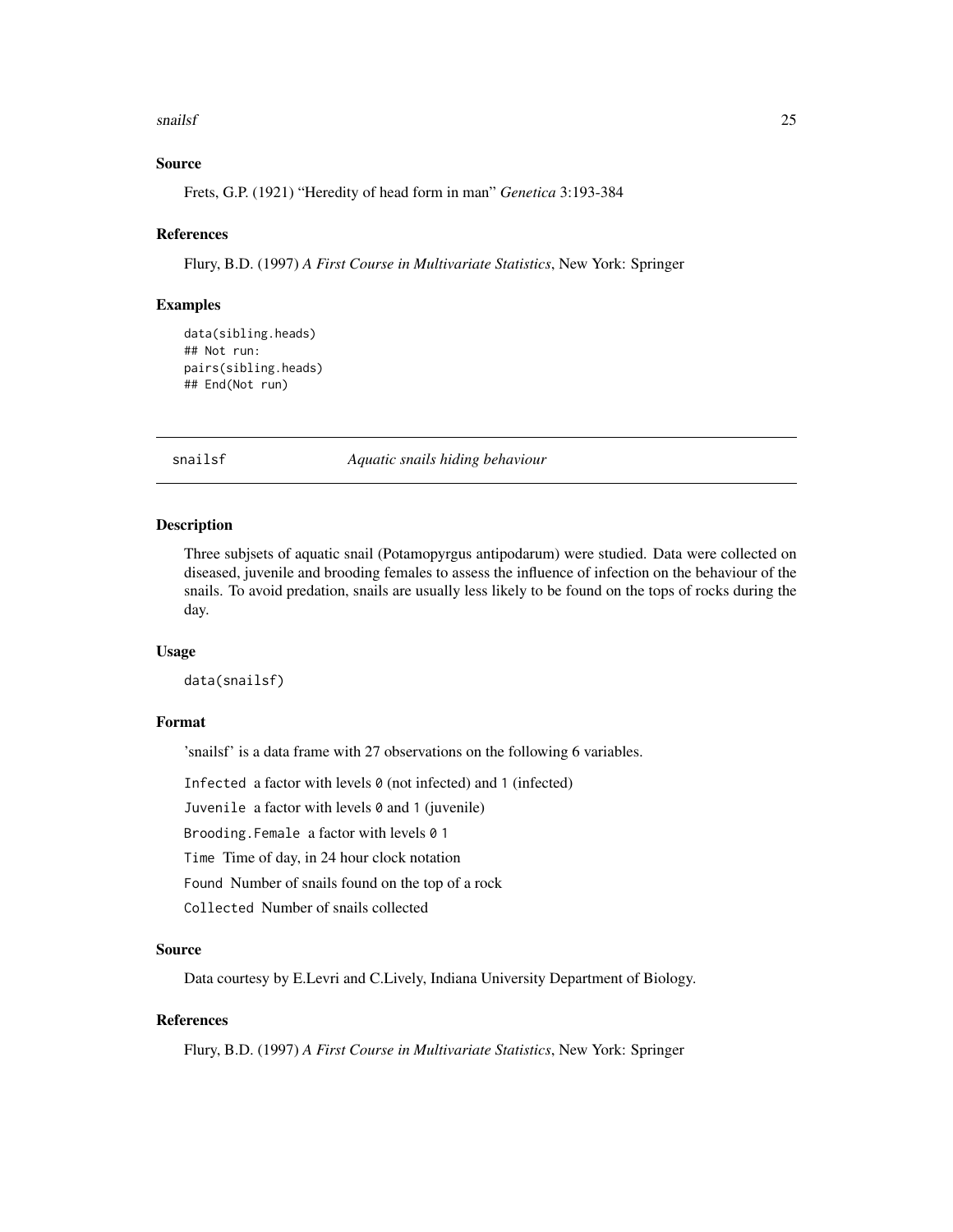#### Examples

```
data(snailsf)
## Not run:
S <- sin(snailsf$Time * pi/12)
C <- cos(snailsf$Time * pi/12)
snail.glm \leq glm(cbind(Found, Collected-Found) \sim Infected + C + S,
  family = binomial, data = snailsf)
summary(snail.glm)
## End(Not run)
```
steve *Steve's Basketball Data*

#### Description

Steve shot a basketball six times from each distance (1 to 20 feet), the results of the first throw from each distance are recorded as a hit or a miss

#### Usage

data(steve)

## Format

A data frame with 20 observations on the following 2 variables.

Distance Distance between Steve and the basket

Hit.or.Miss The result of Steve's first attempt at each distance, a factor with levels H M

#### Source

Flury, B.D. (1997) *A First Course in Multivariate Statistics*, New York: Springer

```
data(steve)
## Not run:
steve.glm <- glm(Hit.or.Miss ~ Distance, family = binomial, data =
steve)
plot(steve, main = "Steve's basketball data", pch = 16)
lines(steve$Distance, predict(steve.glm, type = "response"))
## End(Not run)
```
<span id="page-25-0"></span>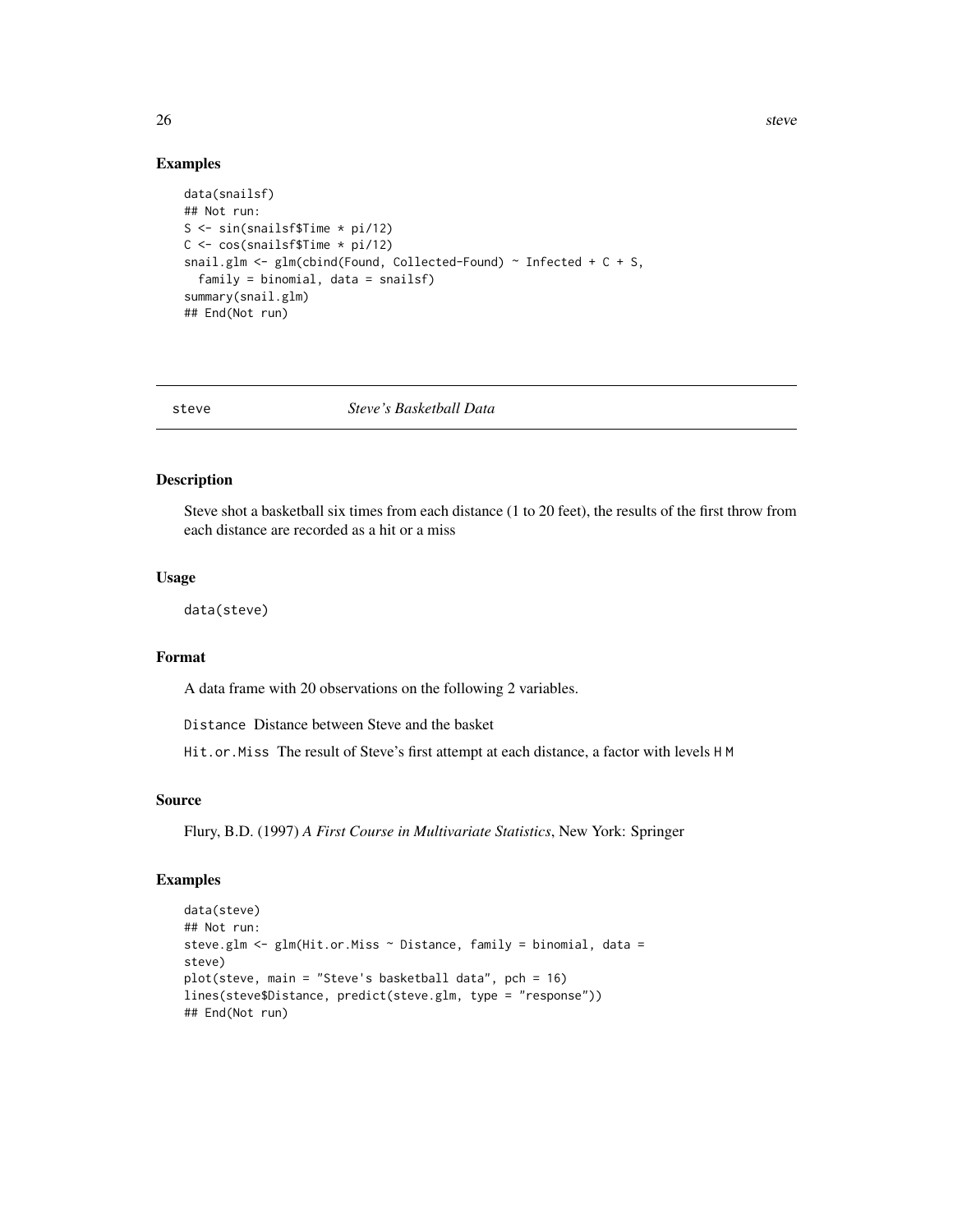<span id="page-26-0"></span>

Water striders live on the surface of lakes and ponds. These insects grow in six distinct stages called instars; at each transition they shed their skin / skeleton. Data has been collected on N=88 female water striders from species Limnoporus canaliculatus. Measurements are reported for the first three instars.

#### Usage

data(strider)

## Format

A data frame with 88 observations on the following 6 variables.

- Femur1 Average length of femur, instar 1
- Tibia1 Average length of tibia, instar 1
- Femur2 Average length of femur, instar 2
- Tibia2 Average length of tibia, instar 2
- Femur3 Average length of femur, instar 3
- Tibia3 Average length of tibia, instar 3

## Details

The actual analysis used the variables  $x_j^{(star)} = 100 \log(x_j)$ , for the j = 1 to 6 variables reported.

#### Source

Data courtesy of Dr. C.P. Klingenberg, University of Alberta

#### References

Flury, B.D. (1997) *A First Course in Multivariate Statistics*, New York: Springer

```
data(strider)
## Not run:
X \leftarrow 100 * log(strider)cov(X) ## etc.
## End(Not run)
```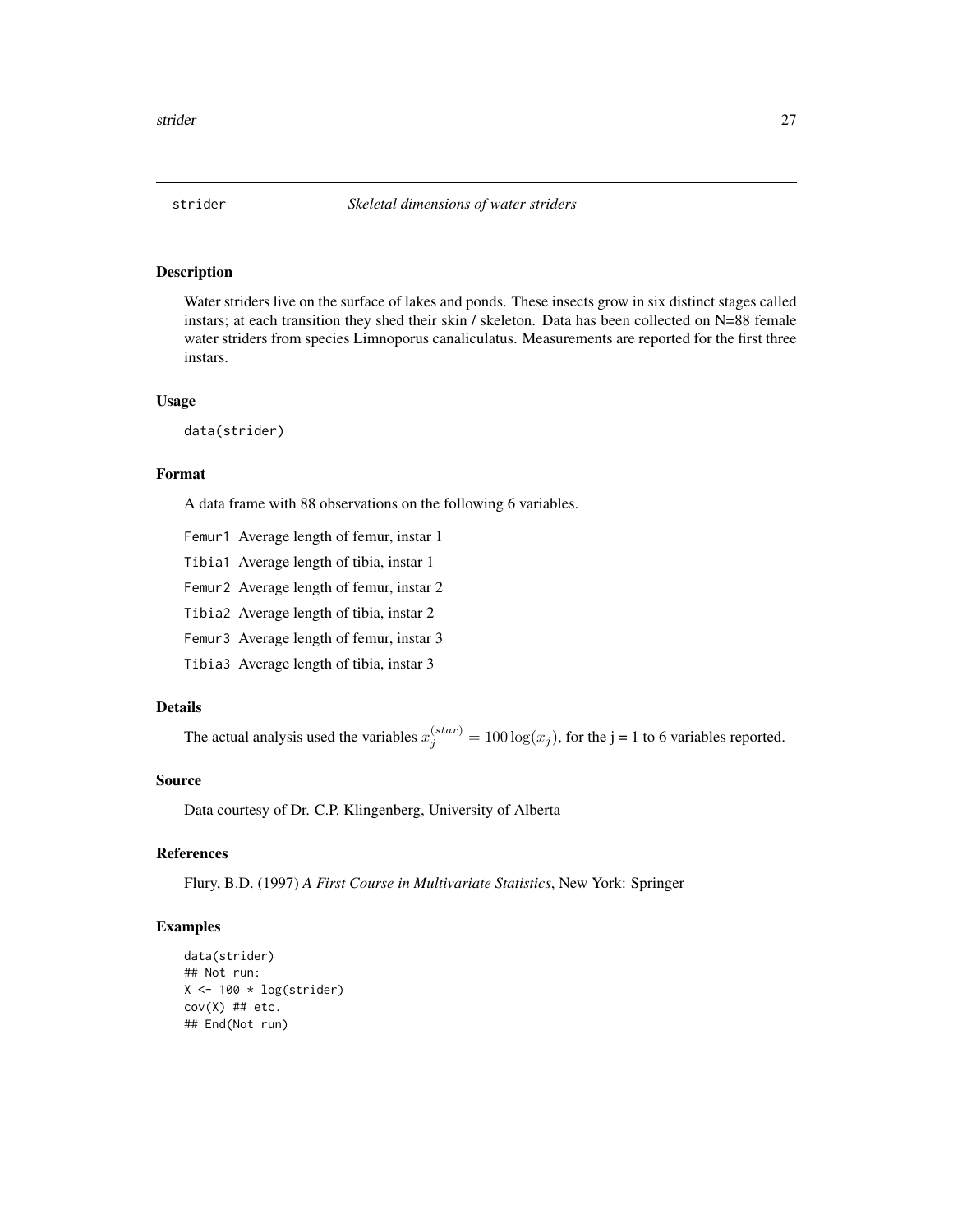<span id="page-27-0"></span>swiss.heads *Swiss Heads*

## Description

Six measurements on heads of swiss soldiers.

## Usage

data(swiss.heads)

#### Format

A data frame with 200 observations on the following 6 variables.

MFB a numeric vector, minimum frontal breadth

BAM a numeric vector, breadth of angulus mandibulae

TFH a numeric vector, true facial height

LGAN a numeric vector, length from glabella to apex nasi

LTN a numeric vector, length from tragion to nasion

LTG a numeric vector, length from tragion to gnathion

## Details

Data collected on head measurements of members of the Swiss Army. Six measures are reported here.

swiss.heads contains details for 200 male soldiers, 20 years old f.swiss.heads contains details for 200 female soliders

## Source

Flury, B.D. and H. Riedwyl (1988) *Multivariate Statistics; A Practical Approach* London: Chapman and Hall

## References

Flury, B.D. (1997) *A First Course in Multivariate Statistics* New York: Springer

```
data(swiss.heads)
## Not run:
pairs(swiss.heads)
## End(Not run)
```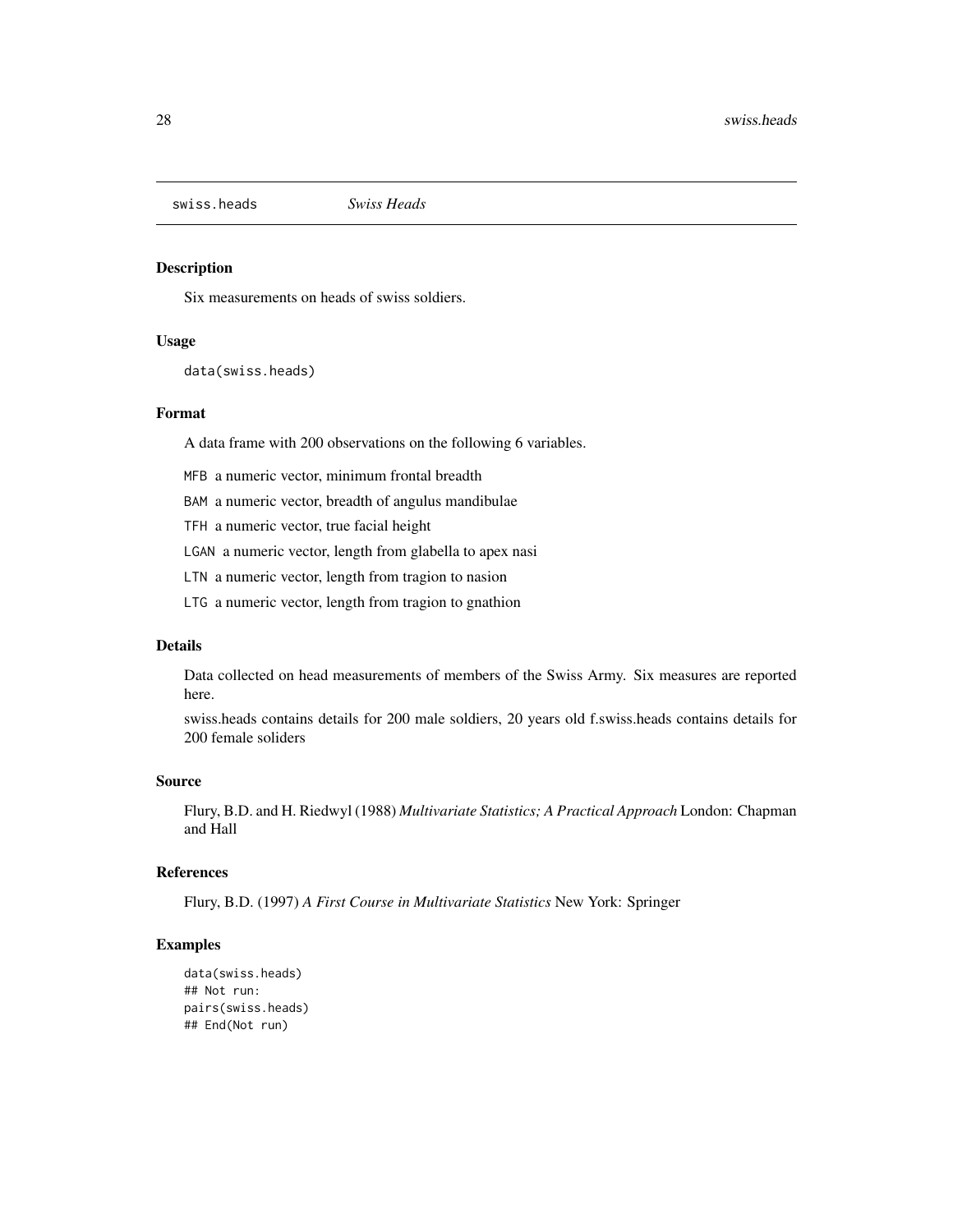<span id="page-28-0"></span>

Measurement on black cherry trees

#### Usage

data(treesf)

#### Format

'treesf' is familiar data frame with observations on 31 trees with respect to the following 3 variables.

Diameter Diameter measured one foot above ground (inches)

Height Height (feet)

Volume Volume (cubic feet)

## Details

Note that the diameter needs to be coverted to feet (12 inches in 1 foot) before use. Assuming cone shaped trunks, the colume of wood available should be found from:  $V = (\pi/12)D^2H$ . By taking logarithms of the variables it is possible to fit  $\log V = \log(\pi/12) + 2 \log D + \log H$  by using lm().

#### Source

Ryan, B.F., B. Joiner and T.A. Ryan (1976) *Minitab Handbook (2nd edition)* Boxton: Duxbury Press (page 278)

## References

Flury, B.D. (1997) *A First Course in Multivariate Statistics*, Springer NY

```
data(treesf)
## Not run:
Y <- log(treesf$Volume)
X1 <- log(treesf$Diameter / 12)
X2 <- log(treesf$Height)
trees.lm <- lm(Y \sim X1 + X2)summary(trees.lm)
log(pi/12)
vcov(trees.lm)
## End(Not run)
```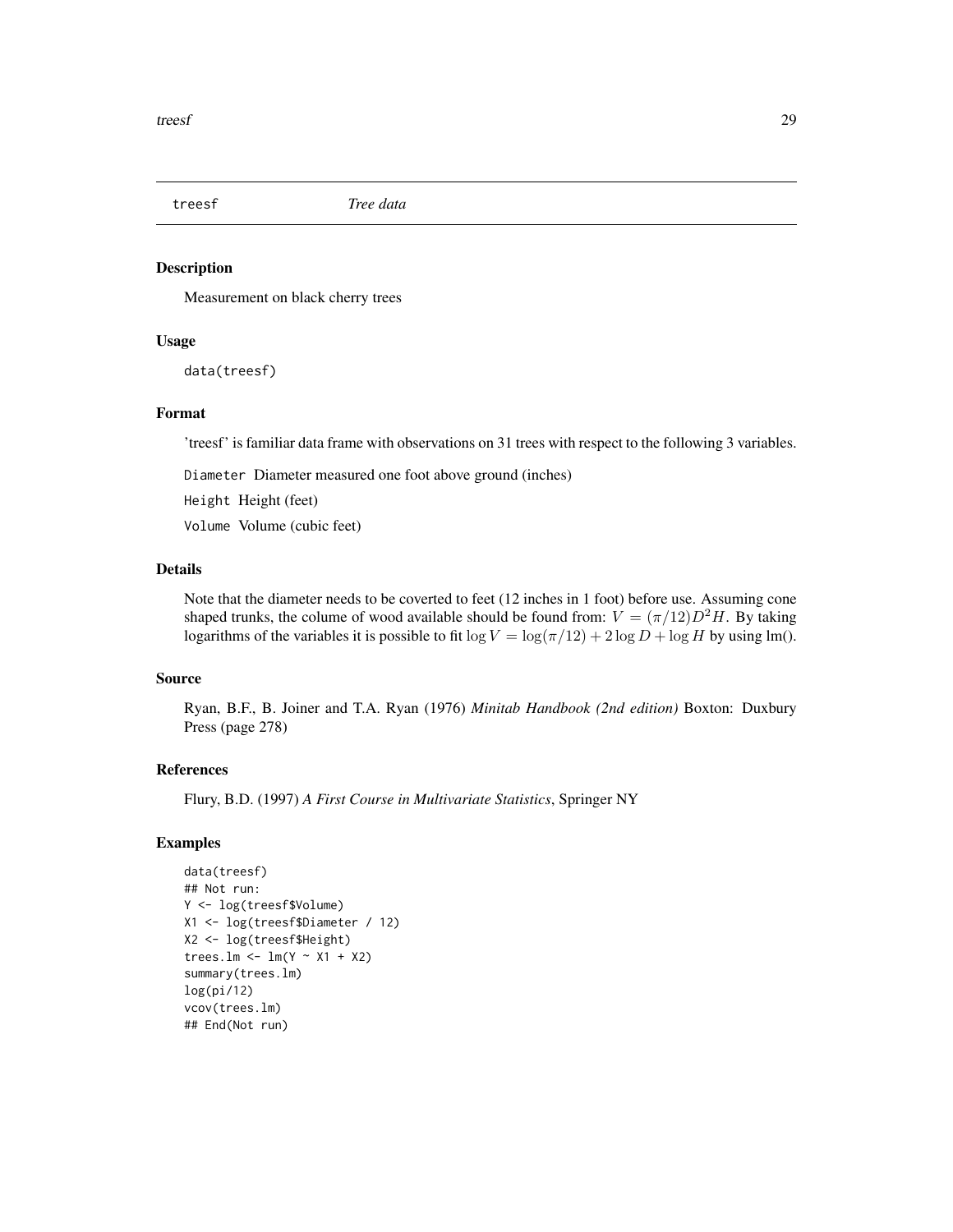<span id="page-29-0"></span>

Measurements on the turtle carapace of 24 male and 24 female painted turtles (Chrysemys picta marginata).

#### Usage

data(turtles)

## Format

'turtle.carapace' is a data frame with 48 observations on the following 4 variables.

Gender a factor with levels Male Female

Length carapace length

Width carapace width

Height carapace height

#### Source

Jolicoeur, P. and J.E. Mosimann (1960) "Size and Shape Variation in the Painted Turtle: A Principal Component Analysis", *Growth*, 24:339-354

## References

Flury, B.D. (1997) *A First Course in Multivariate Statistics*, New York: Springer

```
data(turtles)
## Not run:
pairs(turtles[,-1],
 lower.panel = function(x, y){ points(x, y),
  pch = unclass(turtles[,1]),
  col = as.numeric(turtles[,1])},
  main = "Pairwise scatter plots for painted turtles")
## End(Not run)
```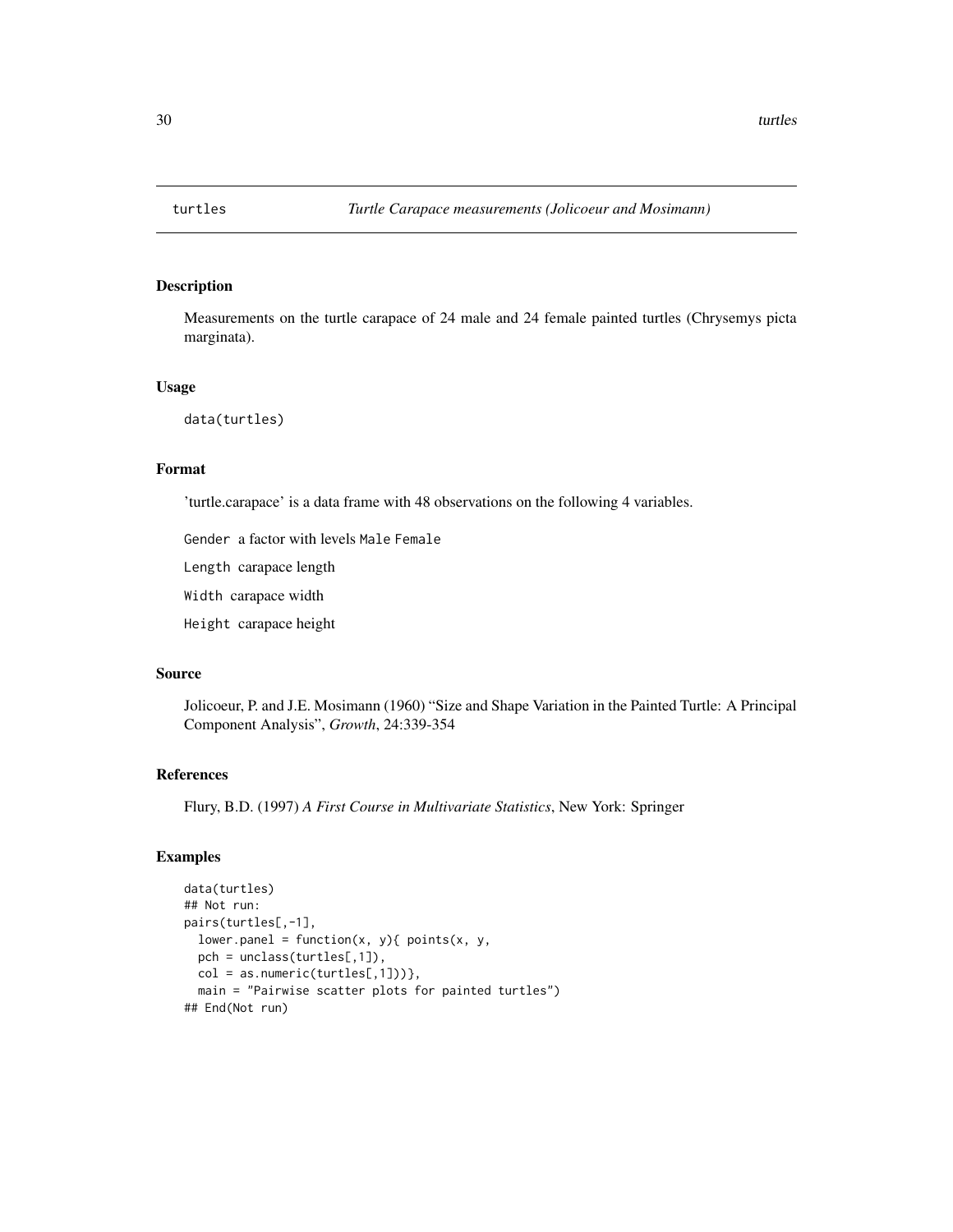<span id="page-30-0"></span>

Effect of the rate and volume of air breathed in by human subjects on vasoconstriction in the skin of their fingers.

#### Usage

data(vasoc)

## Format

'vasoc' is a data frame with 39 observations on the following 3 variables.

Volume Volume of air inspired

Rate Rate of air inspired

Y Binary indicator,  $1 = v$ asoconstriction,  $0 =$  no-vasoconstriction

## Source

Finney, D.J. (1947) The estimation from original records of the relationship between dose and quantal response *Biometrika* 34:320-334

## References

Flury, B.D. (1997) *A First Course in Multivariate Statistics*, New York: Springer

```
data(vasoc)
## Not run:
with(vasoc, plot(Volume, Rate, pch = Y+15, col = Y+1))
## End(Not run)
```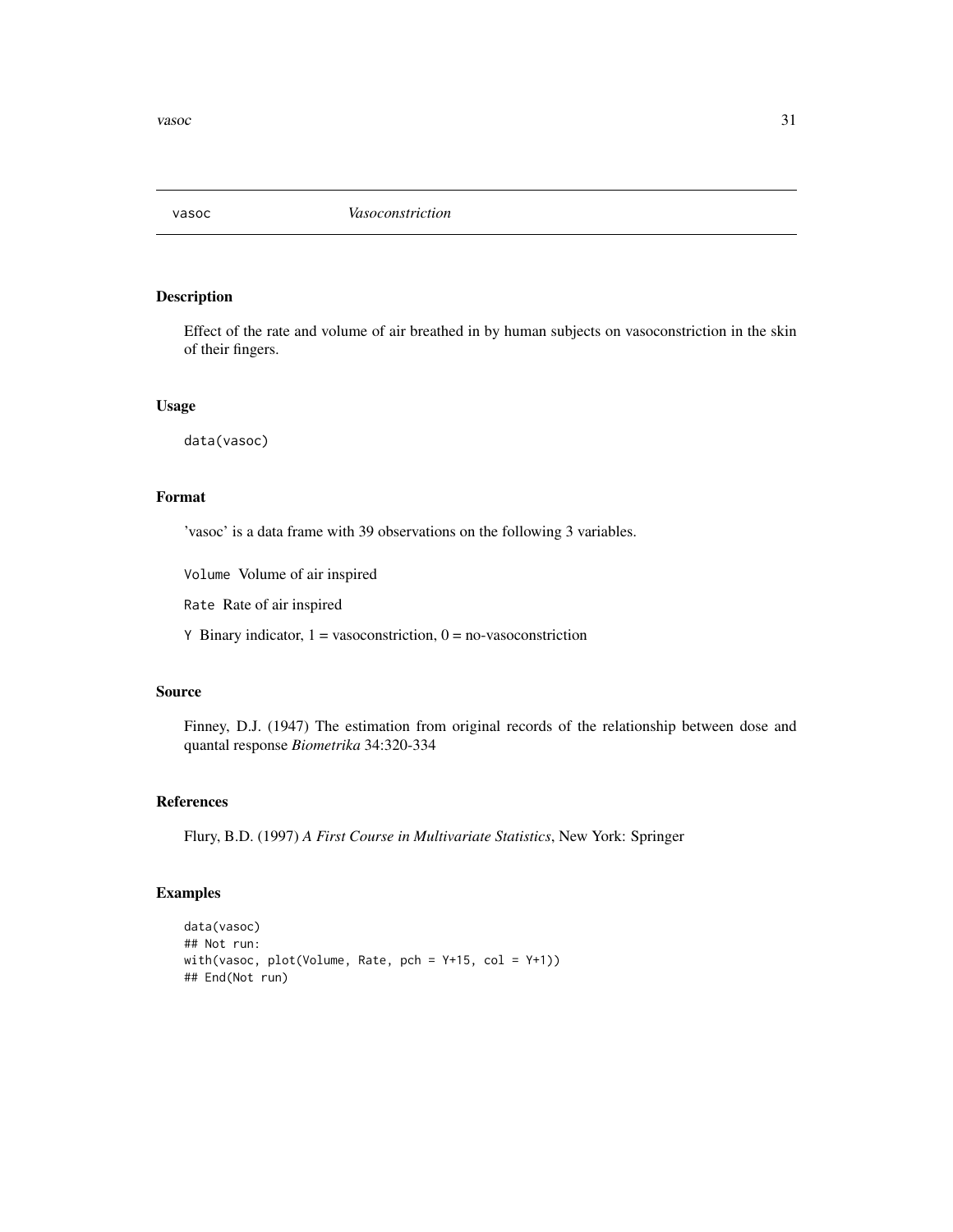<span id="page-31-0"></span>

Chemical composition of N=344 commercial samples of concentrated grape must used in wine production. The four variables recorded are considered for discovering adulteration with added sugar from non-grape plants. In unadulterated wines, myoinositol and D/H(I) should follow normal distributions.

#### Usage

data(wine.sugar)

## Format

A data frame with 344 observations on the following 4 variables.

Myo Myo-inositol mg/kg sugar

Scyllo Scylloinositol mg/kg sugar

 $DH.I$  D/ $H(I)$  (ppm)

DH.II D/H(II) (ppm)

#### Source

Monetti, A., G. Versini, G. Dalpiaz and F. Reniero (1996) "Sugar adulterations control in concentrated rectified grape musts by finite mixture distribution analysis of the myo- and scyllo-inositol contents and the D/H methyl ratio of fermentative alcohol" *Journal of Agricultural and Food Chemistry* 44:2194-2201

#### References

Flury, B.D. (1997) *A First Course in Multivariate Statistics*, New York: Springer

```
data(wine.sugar)
## Not run:
with(wine.sugar, plot(log(Myo), DH.I))
require(MASS)
dens <- with(wine.sugar, kde2d(log(Myo), DH.I))
contour(dens)
## End(Not run)
```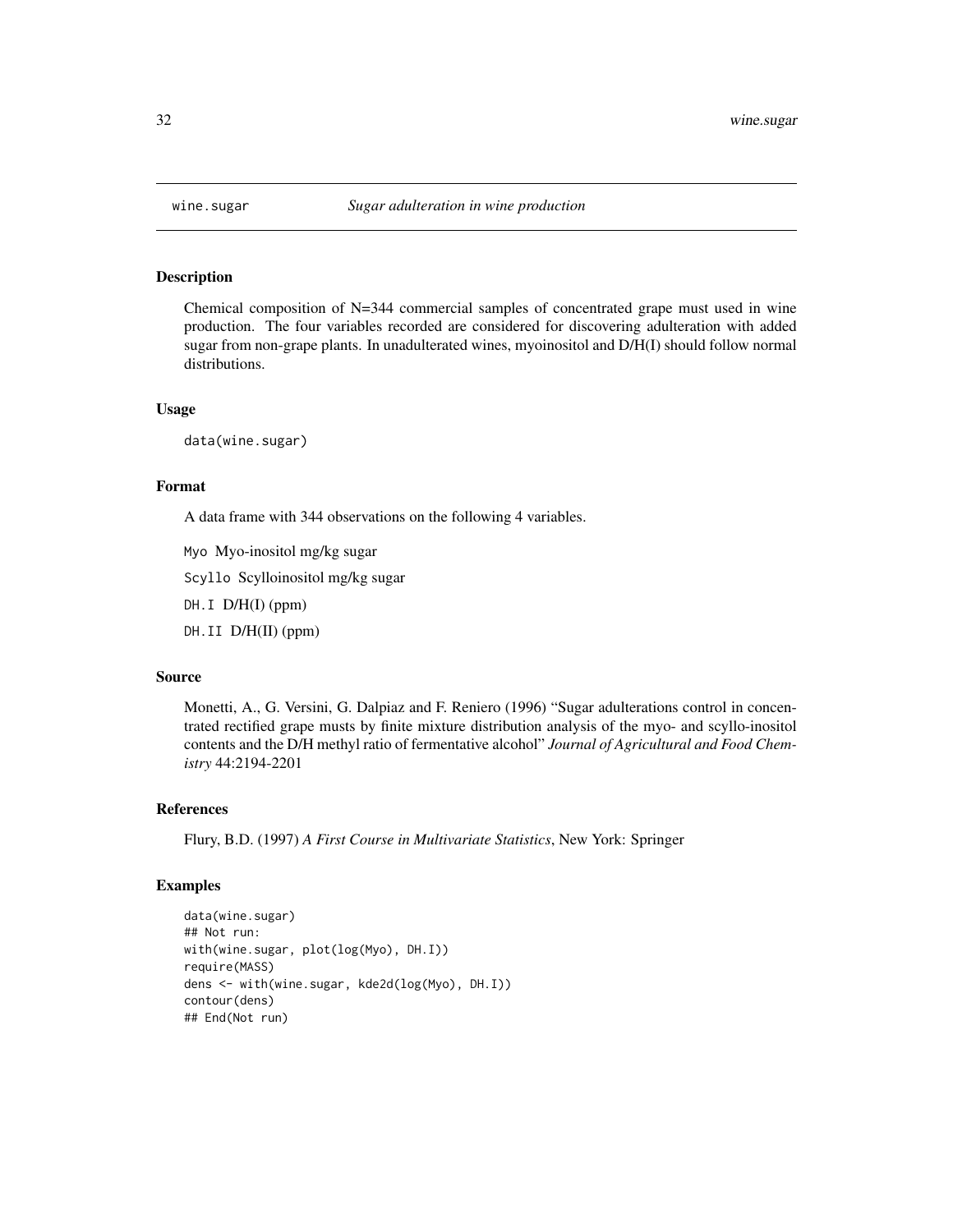<span id="page-32-0"></span>

These data have been collected on the chemical composition of Weisser Riesling wines from three countries; South Africa,Germany and Italy

#### Usage

data(wines)

#### Format

'wines' is a data frame with 26 observations, one factor denoting the country of origin and 15 quantitative variables denoting 15 free monoterpenes and C[13]-norisoprenoids. It is thought these influence the wine's aroma.

Country a factor with levels South Africa Germany Italy

- Y1 a numeric vector
- Y2 a numeric vector
- Y3 a numeric vector
- Y4 a numeric vector
- Y5 a numeric vector
- Y6 a numeric vector
- Y7 a numeric vector
- Y8 a numeric vector
- Y9 a numeric vector
- Y10 a numeric vector
- Y11 a numeric vector
- Y12 a numeric vector
- Y13 a numeric vector
- Y14 a numeric vector
- Y15 a numeric vector

## Details

There are a total of nine South African wines, seven German wines (all from Pfalz) and ten from Northern Italy (from both Trentino Alto Adige as Friuli)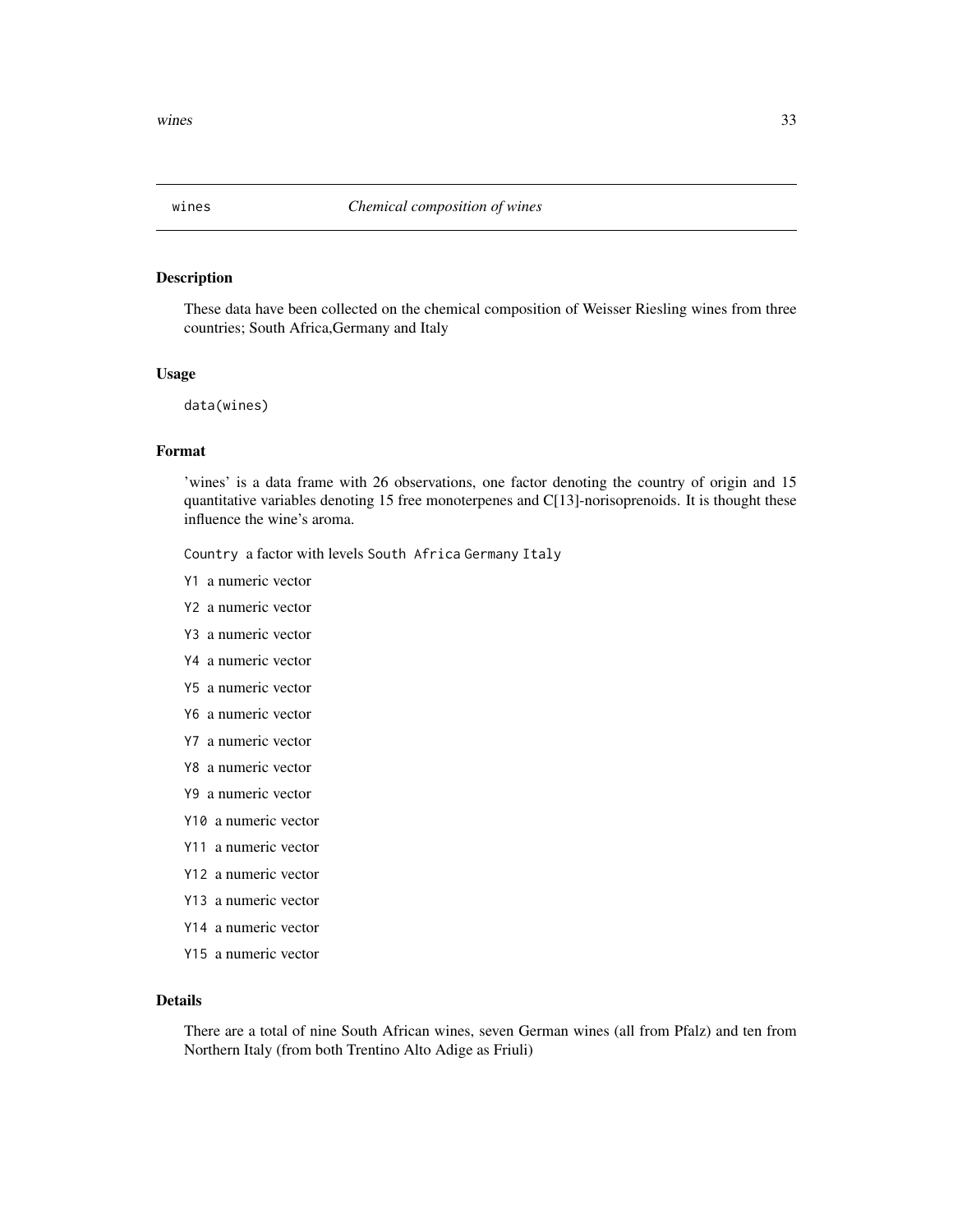### Source

Marais, J., G. Versini, C.J. van Wyj and A. Rapp (1992) "Effect of region on free and bound monoterpene and C[13]-norisoprenoid concentration in Weisser Riesling wines" *South African Journal of Enology and Viniculture* 13:71-77

#### References

Flury, B.D. (1997) *A First Course in Multivariate Statistics*, Springer NY

```
data(wines)
## Not run: pairs(wines[,-1],
  lower.panel = function(x, y){ points(x, y),
  pch = unclass(wines[,1]),
 col = as.numeric(wines[, 1])),
  main = "Pairwise scatter plots for Marais wine data")
## rather congested scatter plots!
## End(Not run)
```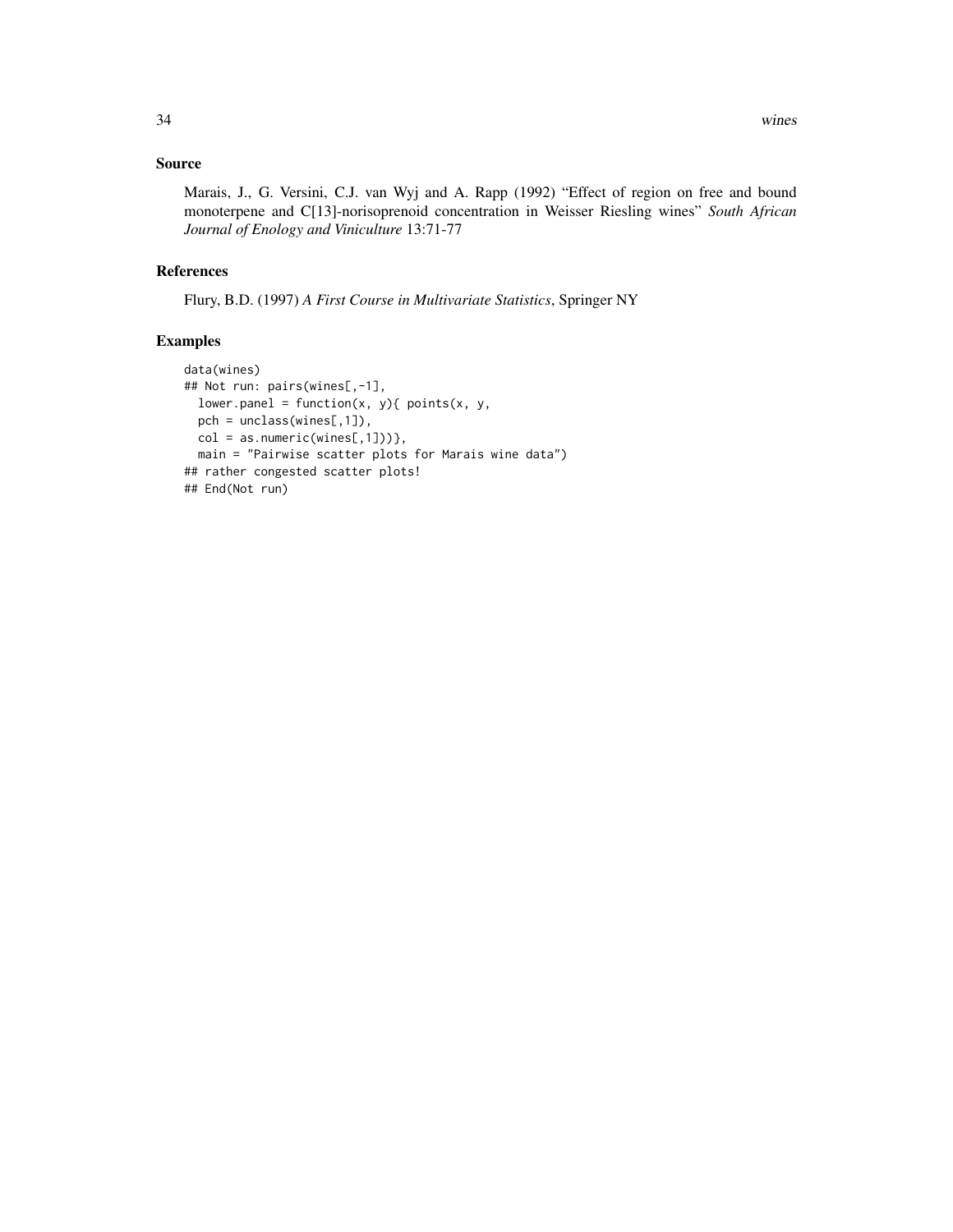# <span id="page-34-0"></span>Index

∗Topic datasets angels, [3](#page-2-0) apples , [4](#page-3-0) basketball , [5](#page-4-0) challenger , [6](#page-5-0) computers , [7](#page-6-0) cork , [7](#page-6-0) dead.beetles, [8](#page-7-0) deer , [9](#page-8-0) dogwood , [10](#page-9-0) electrode , [10](#page-9-0) f.swiss.heads , [11](#page-10-0) f.twins , [12](#page-11-0) f.voles , [13](#page-12-0) flea.beetles, [15](#page-14-0) ghq , [16](#page-15-0) irisf , [17](#page-16-0) lookup , [18](#page-17-0) m.twins, [18](#page-17-0) microtus , [19](#page-18-0) midge , [20](#page-19-0) mumps, [21](#page-20-0) pipits , [22](#page-21-0) pipits2 , [23](#page-22-0) robustus , [23](#page-22-0) sibling.heads, [24](#page-23-0) snailsf , [25](#page-24-0) steve , [26](#page-25-0) strider , [27](#page-26-0) swiss.heads , [28](#page-27-0) treesf , [29](#page-28-0) turtles , [30](#page-29-0) vasoc , [31](#page-30-0) wine.sugar, [32](#page-31-0) wines, [33](#page-32-0) ∗Topic package Flury-package , [2](#page-1-0) angels, [3](#page-2-0) apples , [4](#page-3-0)

basketball, <mark>[5](#page-4-0)</mark> challenger, [6](#page-5-0) computers , [7](#page-6-0) cork , [7](#page-6-0) dead.beetles, <mark>[8](#page-7-0)</mark> deer , [9](#page-8-0) dogwood , [10](#page-9-0) electrode , [10](#page-9-0) f.swiss.heads , [11](#page-10-0) f.twins, [12](#page-11-0) f.voles, [13](#page-12-0) flea.beetles , [15](#page-14-0) Flury *(*Flury-package *)* , [2](#page-1-0) Flury-package, [2](#page-1-0) ghq , [16](#page-15-0) irisf , [17](#page-16-0) lookup , [18](#page-17-0) m.twins, [18](#page-17-0) microtus , [19](#page-18-0) midge , [20](#page-19-0) mumps, [21](#page-20-0) pipits , [22](#page-21-0) pipits2 , [23](#page-22-0) robustus , [23](#page-22-0) sibling.heads, [24](#page-23-0) snailsf , [25](#page-24-0) steve , [26](#page-25-0) strider , [27](#page-26-0) swiss.heads, [28](#page-27-0) treesf , [29](#page-28-0)